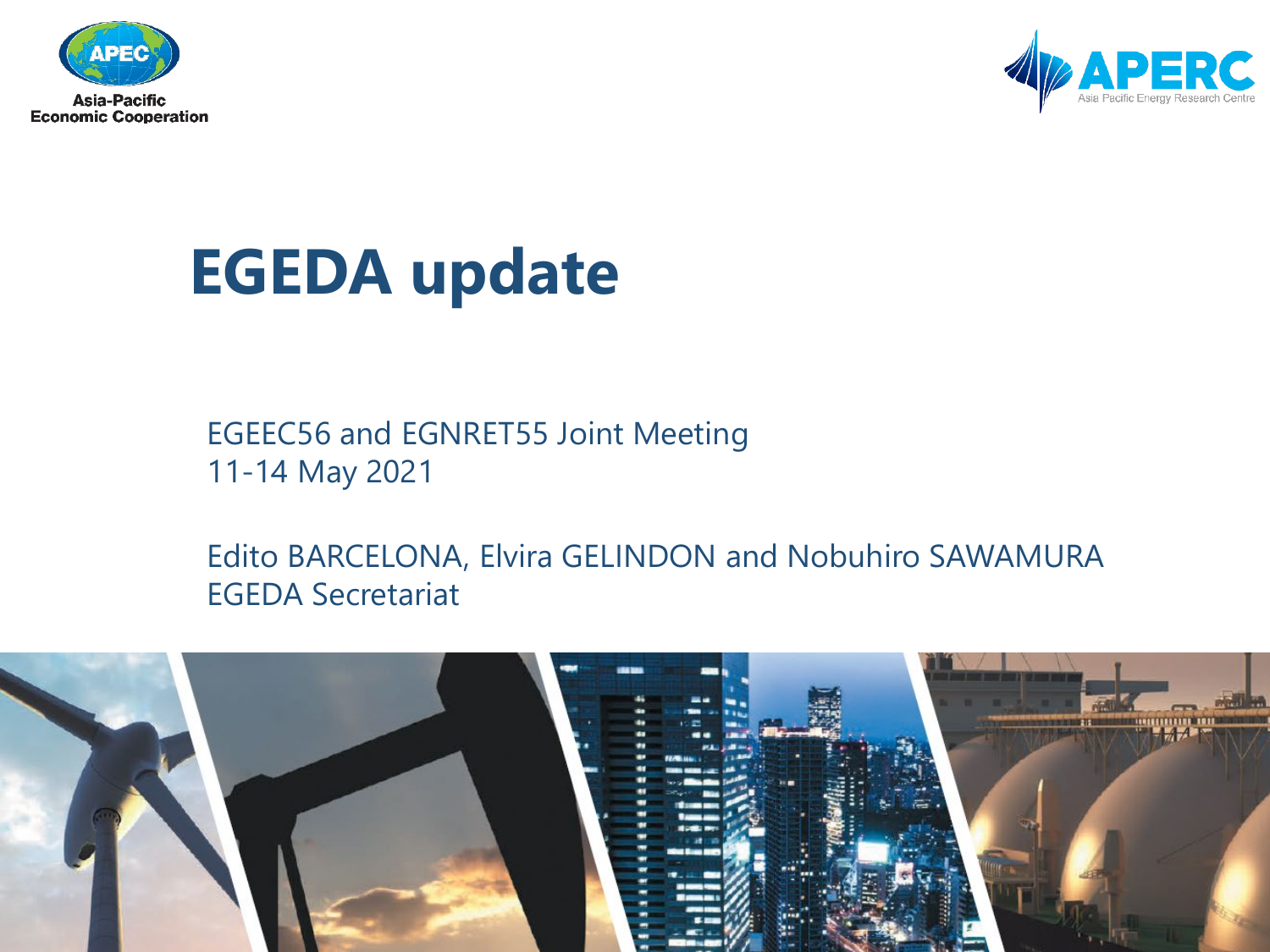#### **Outline**

Regular energy data collection

- Training courses and workshops on energy statistics
- EGEDA meetings
- □Tracking the APEC energy intensity goal
- □Tracking the APEC RE doubling goal

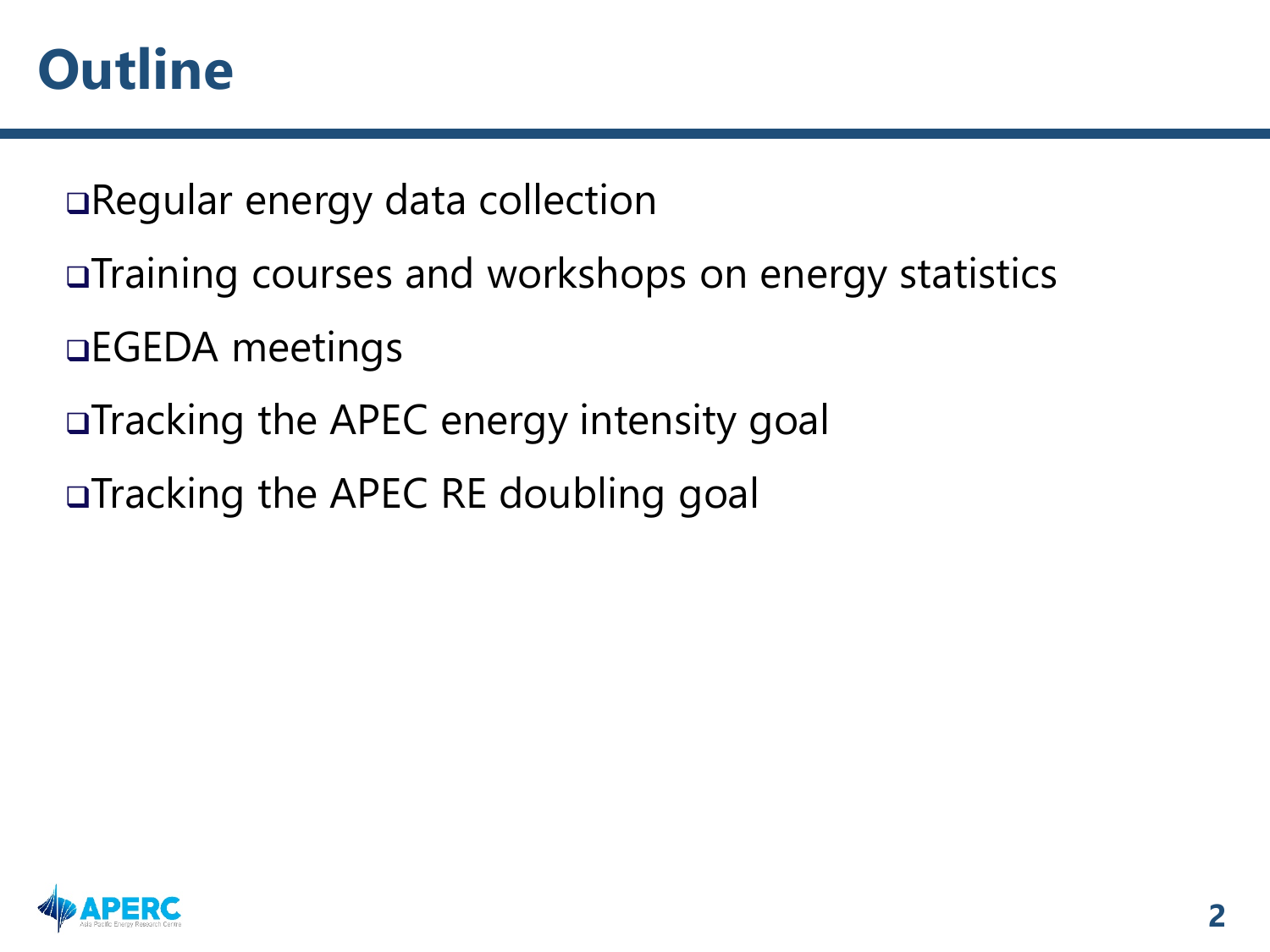# **1. Regular energy data collection**

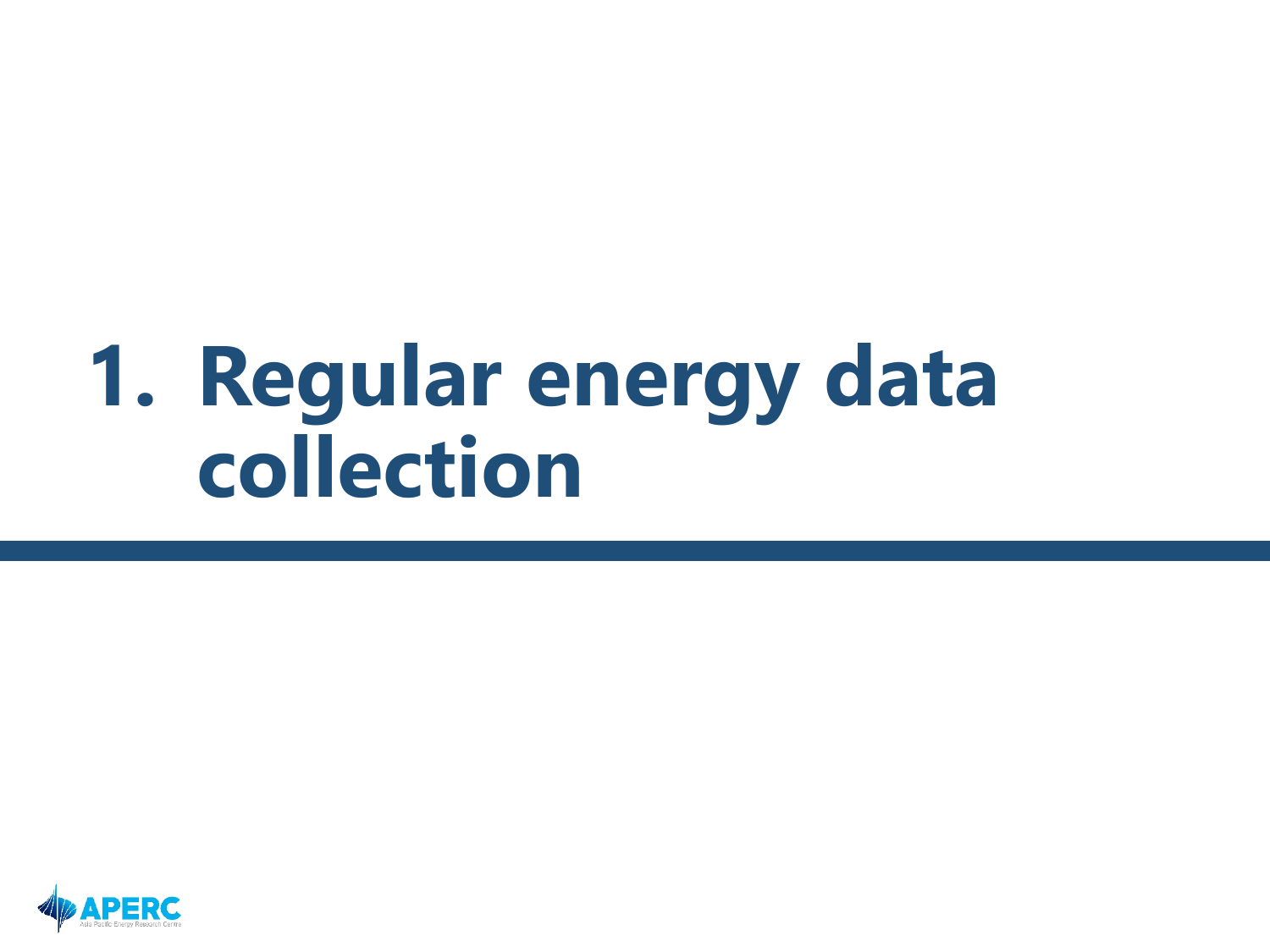Annual energy supply and demand data of 21 member economies for 2018 have been collected, processed and analysed

 **APEC Energy Statistics 2018** and **APEC Energy Handbook 2018** publications are still undergoing APEC Secretariat review

Annual energy supply and demand data for 2019 are now being collected

- All data are expected to be in by September 2021
- The secretariat will finish the draft **APEC Energy Statistics 2019**  and **APEC Energy Handbook 2019** and submit to the APEC secretariat for review by end of October 2021
- Hopefully, the 2019 publications are released in January 2022

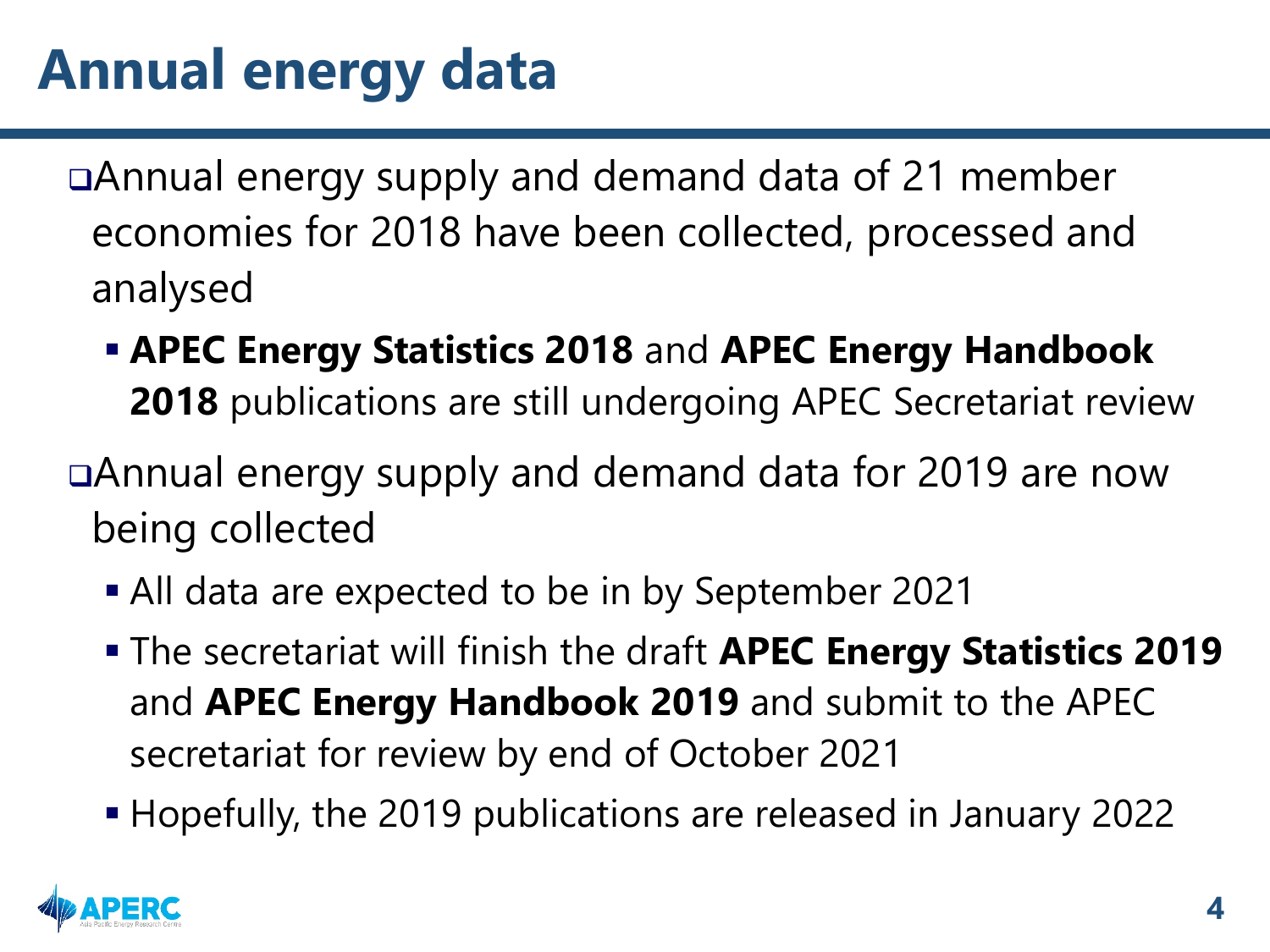Regular **quarterly** and **monthly** data collection continues.

- Monthly **JODI Oil** and **JODI Gas** are submitted one month after the end of the month
- **Quarterly supply** data are submitted 4 months after the end of the quarter
- Low response rate on the **energy efficiency indicators template, energy prices and CO<sub>2</sub> emissions** 
	- No available end-use energy consumption (heating, cooling, lighting, etc.) data in many non-IEA member economies
	- The secretariat requests IEA member economies to submit the templates submitted to IEA
	- $\blacksquare$  Not all economies have official CO<sub>2</sub> emissions data

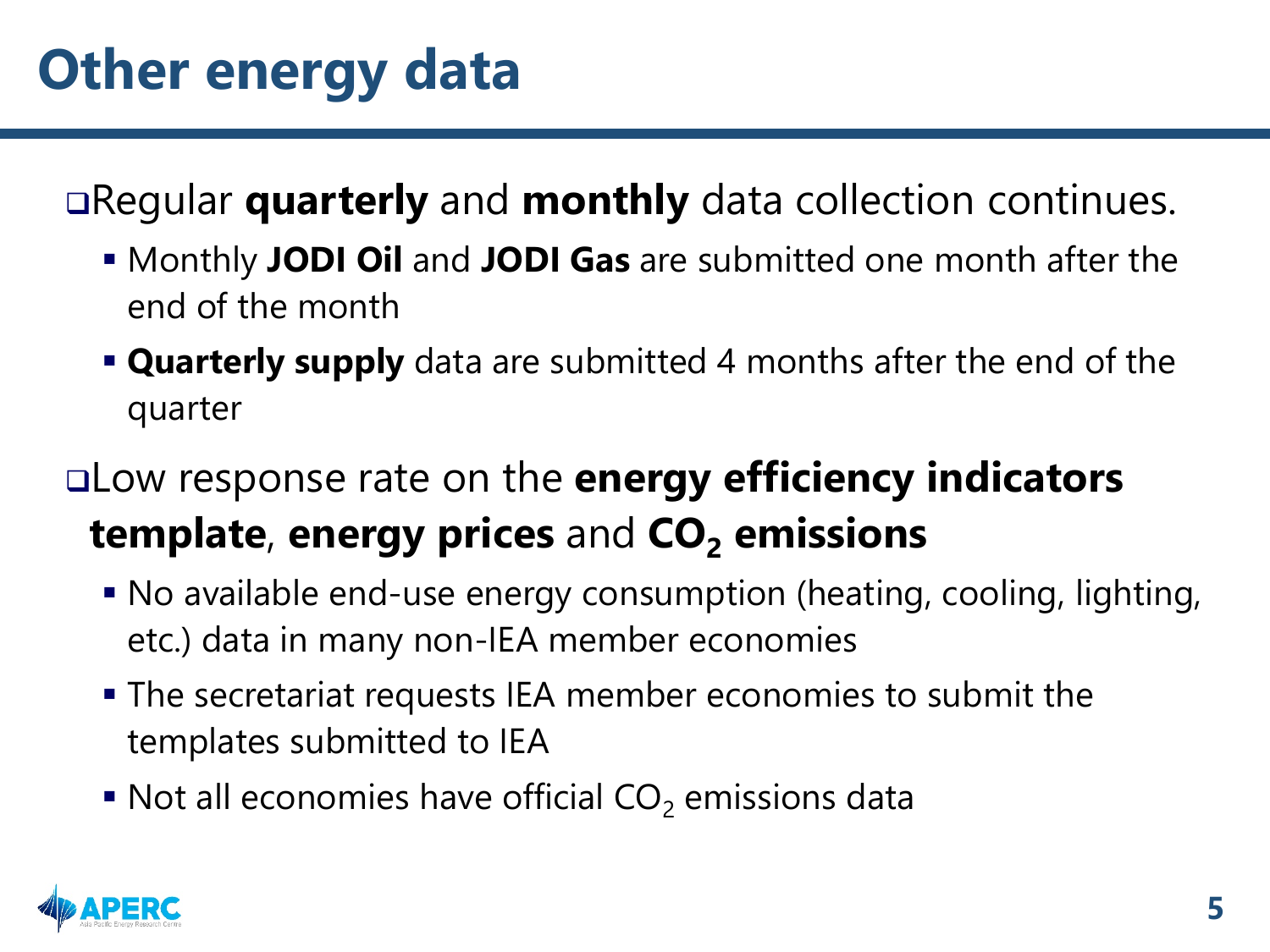### **Uses of APEC energy data**

APEC energy overview □APERC is now using APEC data that is produced by EGEDA for the 8th APEC energy outlook

- Outlook will use petajoules (PJ) instead of million tons of oil equivalent (mtoe)
- EGEDA also used PJ in data analysis and in the 2018 energy statistics publications

□APEC energy data is also used to track the progress of APEC aspirational goals



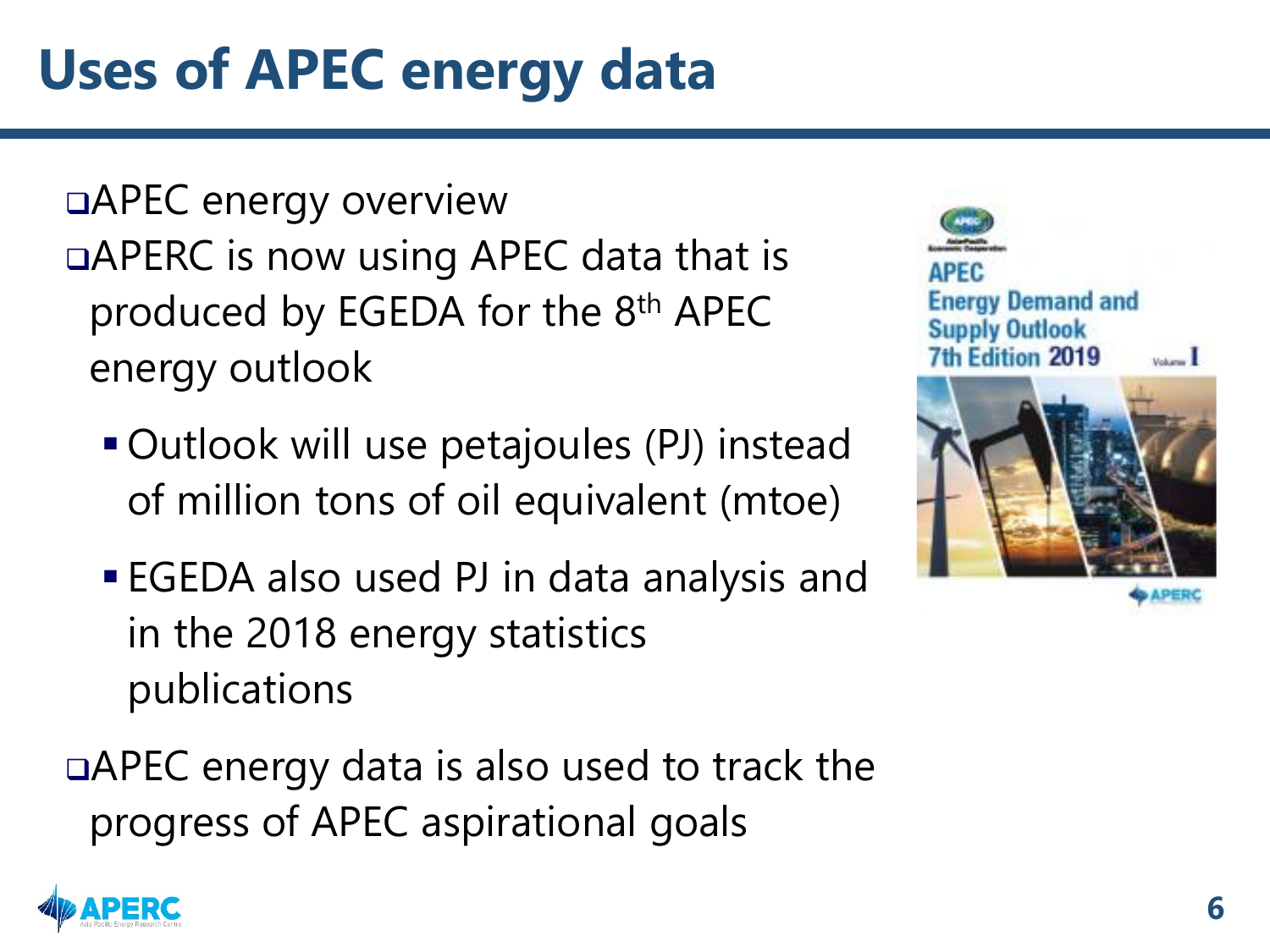# **2. Energy statistics trainings/workshops**

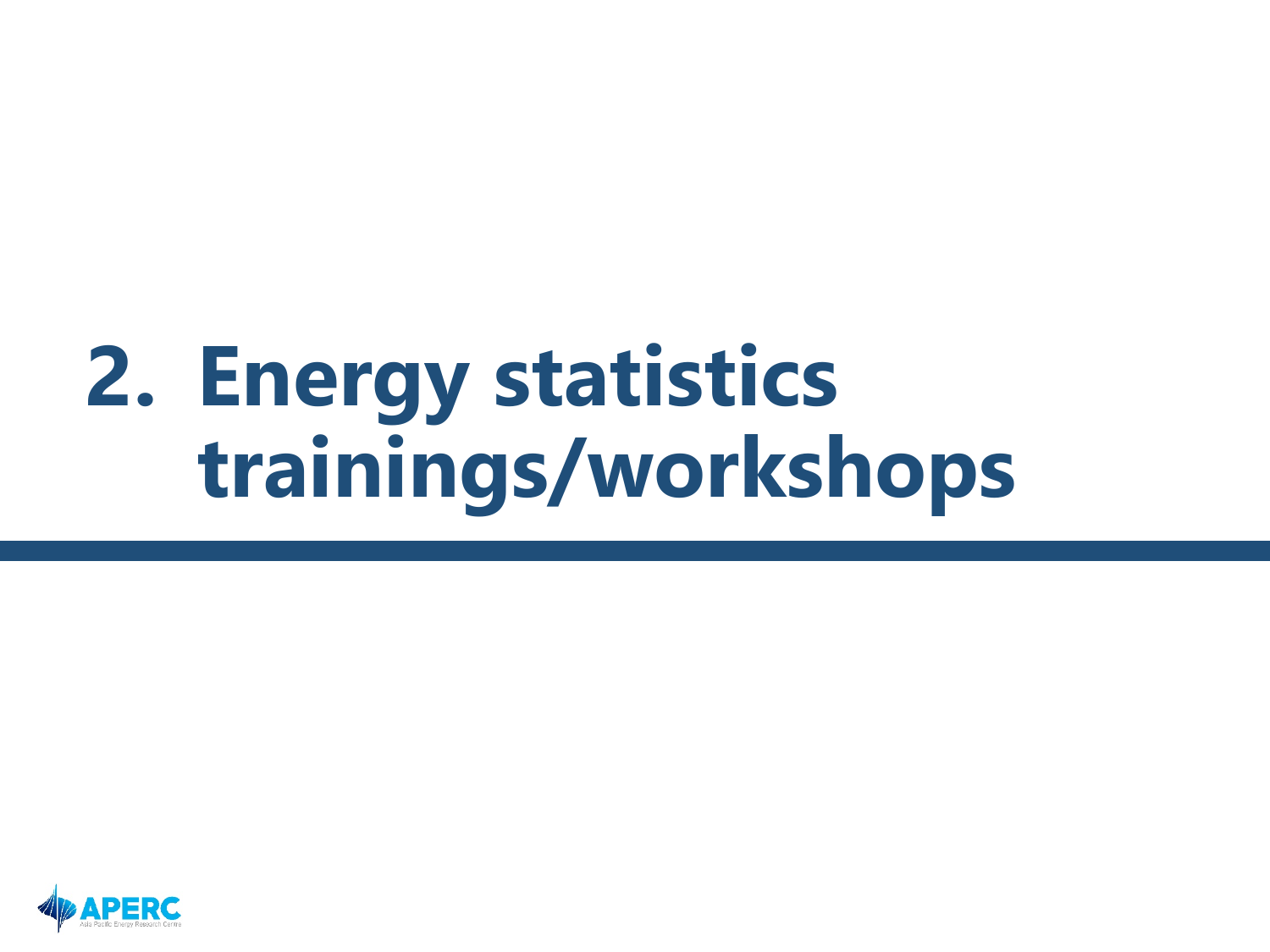### **18th APEC workshop on energy statistics**

#### Held on 15-17 December 2020

- Focused on renewable energy statistics with the objective of improving data for more accurate tracking of the doubling goal
- **A joint training workshop with IRENA**
- **EGNRET participated**
- Agenda
	- Overview of renewable energy (sources and technologies)
	- Importance of accurate renewable energy data in tracking APEC's renewable energy doubling goal
	- **APEC's renewable energy road map analysis**
	- Methodologies for estimating production and consumption of renewable energy in the non-power sector and in off-grid renewable energy installations

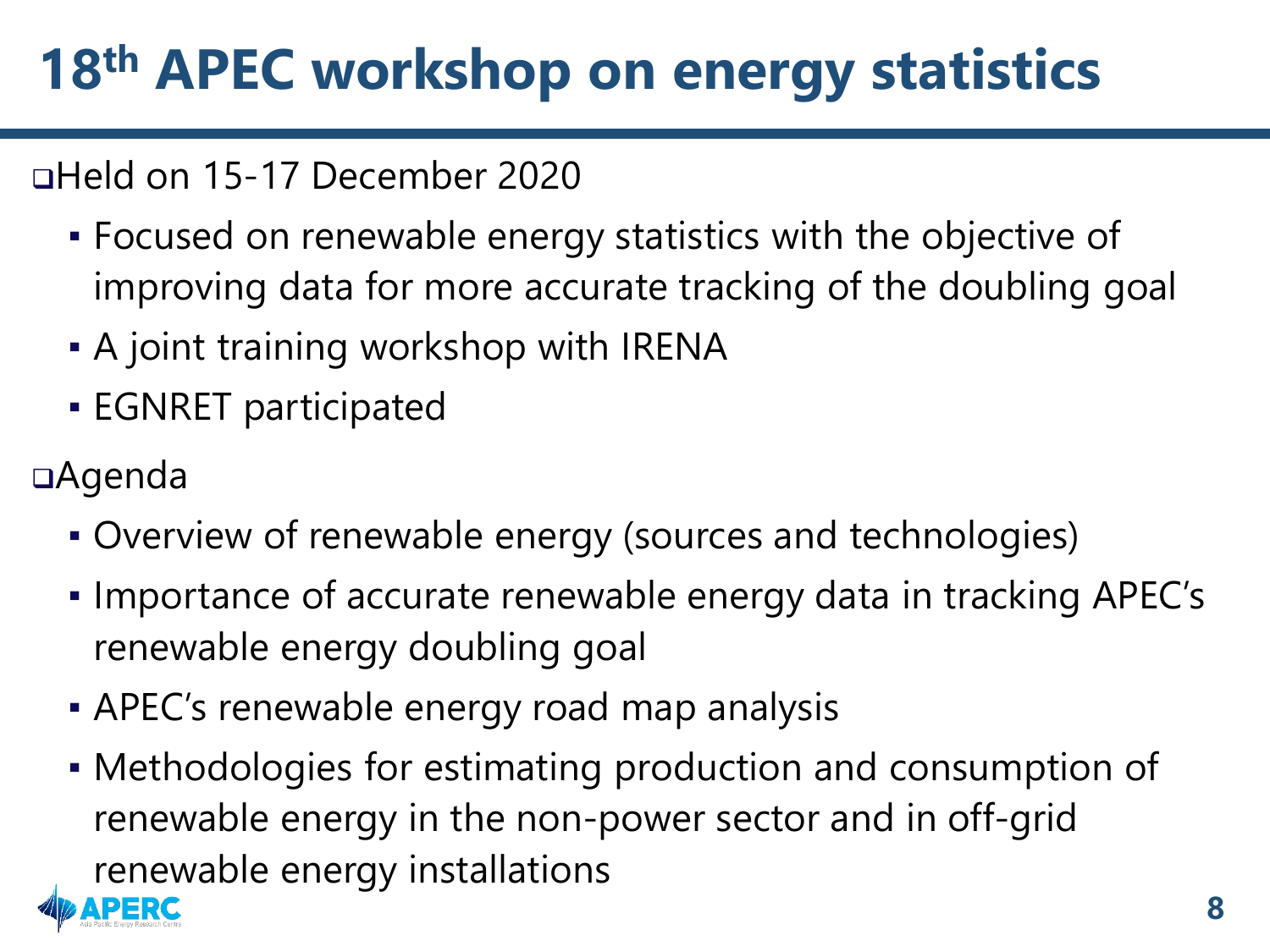### **19th APEC workshop on energy statistics**

#### Schedule: 6-8 July 2021 (online)

- To discuss the importance of energy efficiency indicators for energy policy analysis and sharing of experiences on end-use energy consumption data collection/estimation
- **A joint training workshop with IEA**
- We would like to invite EGEEC to actively participate

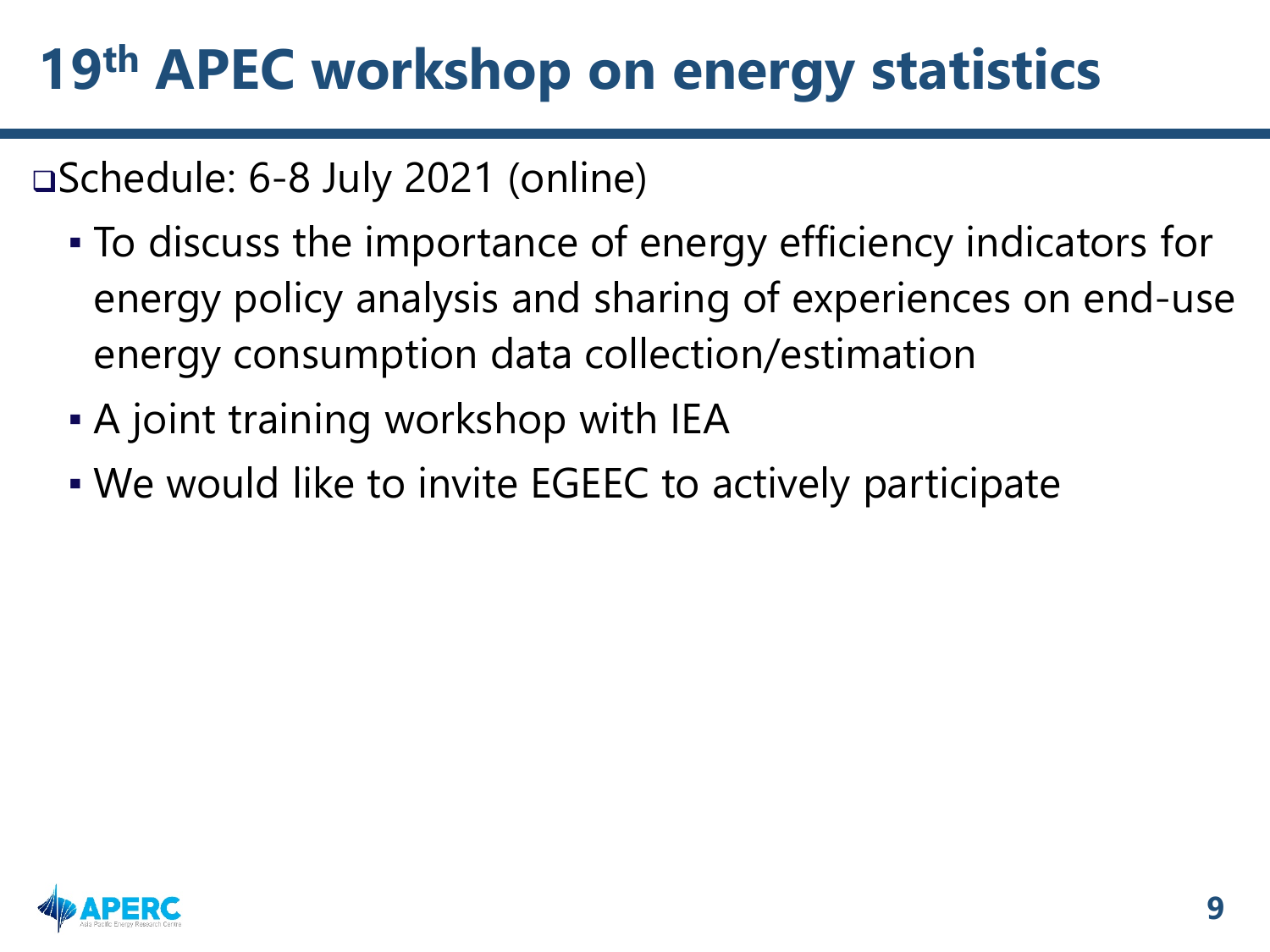### **19th APEC workshop on energy statistics**

Agenda

- **Energy intensity trends in APEC from 2005 to 2018**
- **EXAPEC** cooperation in energy efficiency
- **The energy efficiency indicators template**
- **APEC energy data and energy balances the need for more data**
- **.** The IEA weather database
- Collection/estimation of sectoral energy and activity indicators
- Tracking sectoral energy efficiency (with hands-on exercises)
	- Residential and commercial sectors (buildings)
	- Industrial sector
	- Transport sector
- Development of action plan to track impacts of energy efficiency What to do and how to get the right data

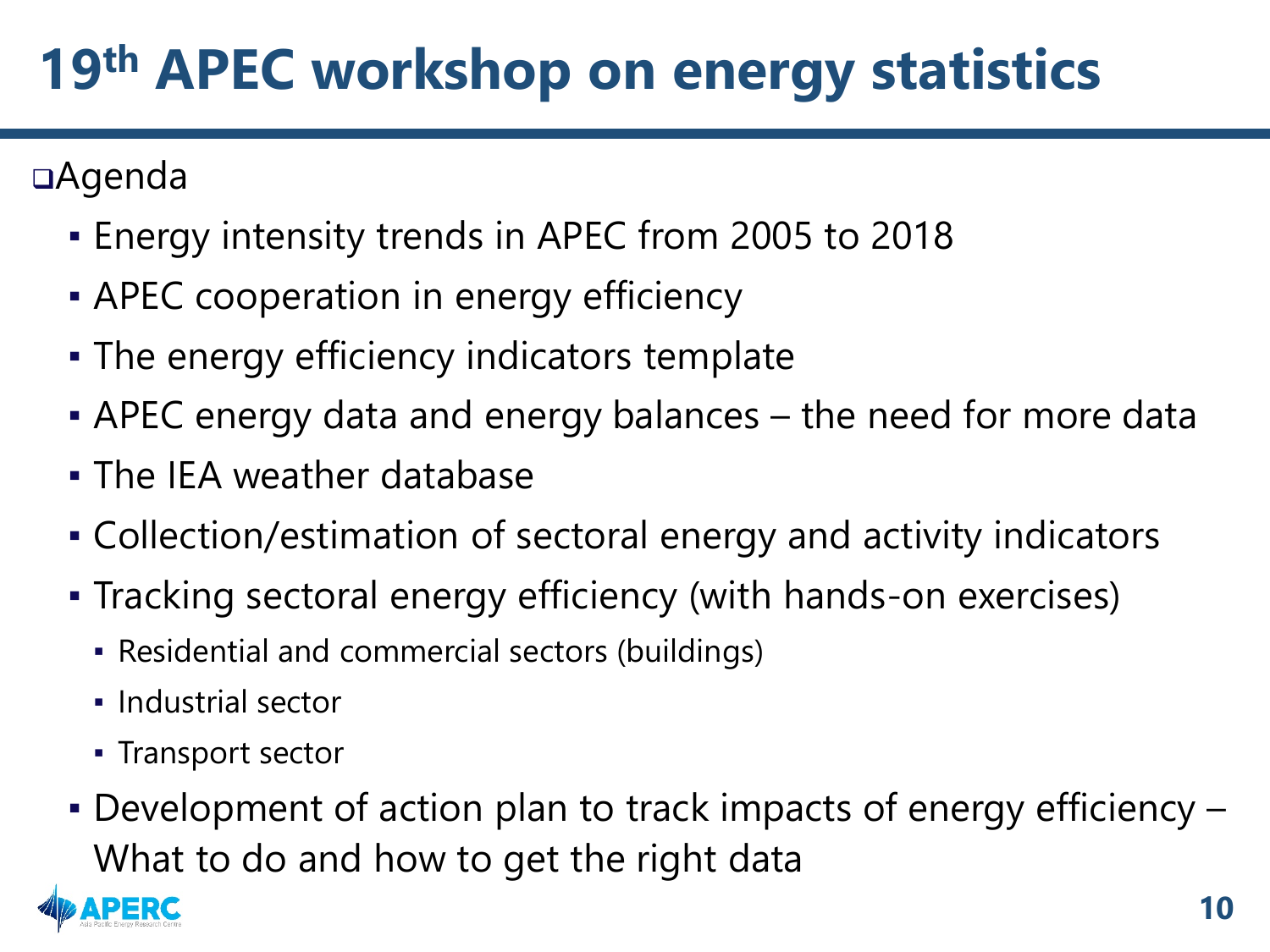#### **EGEDA's training courses on energy statistics**

- All courses were cancelled
	- Short-term: 19-30 October 2020 (2 weeks)
	- Middle-term: 19 October to 11 December 2020 (8 weeks)
	- **Special training course for Viet Nam: 28 September to** 2 October 2020 (5 days)
- The secretariat is considering to hold a one-week course in September 2021

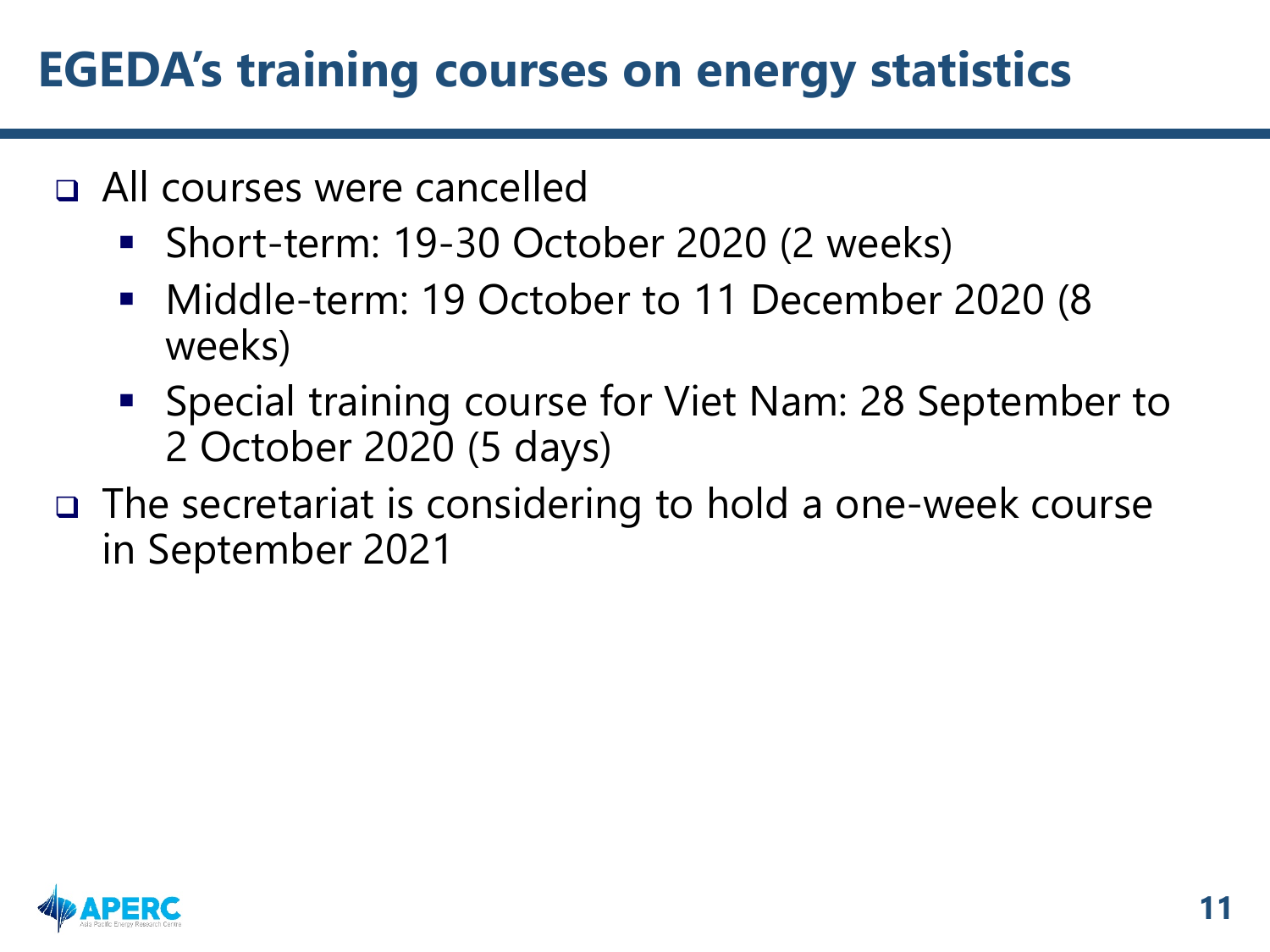# **3. EGEDA meetings**

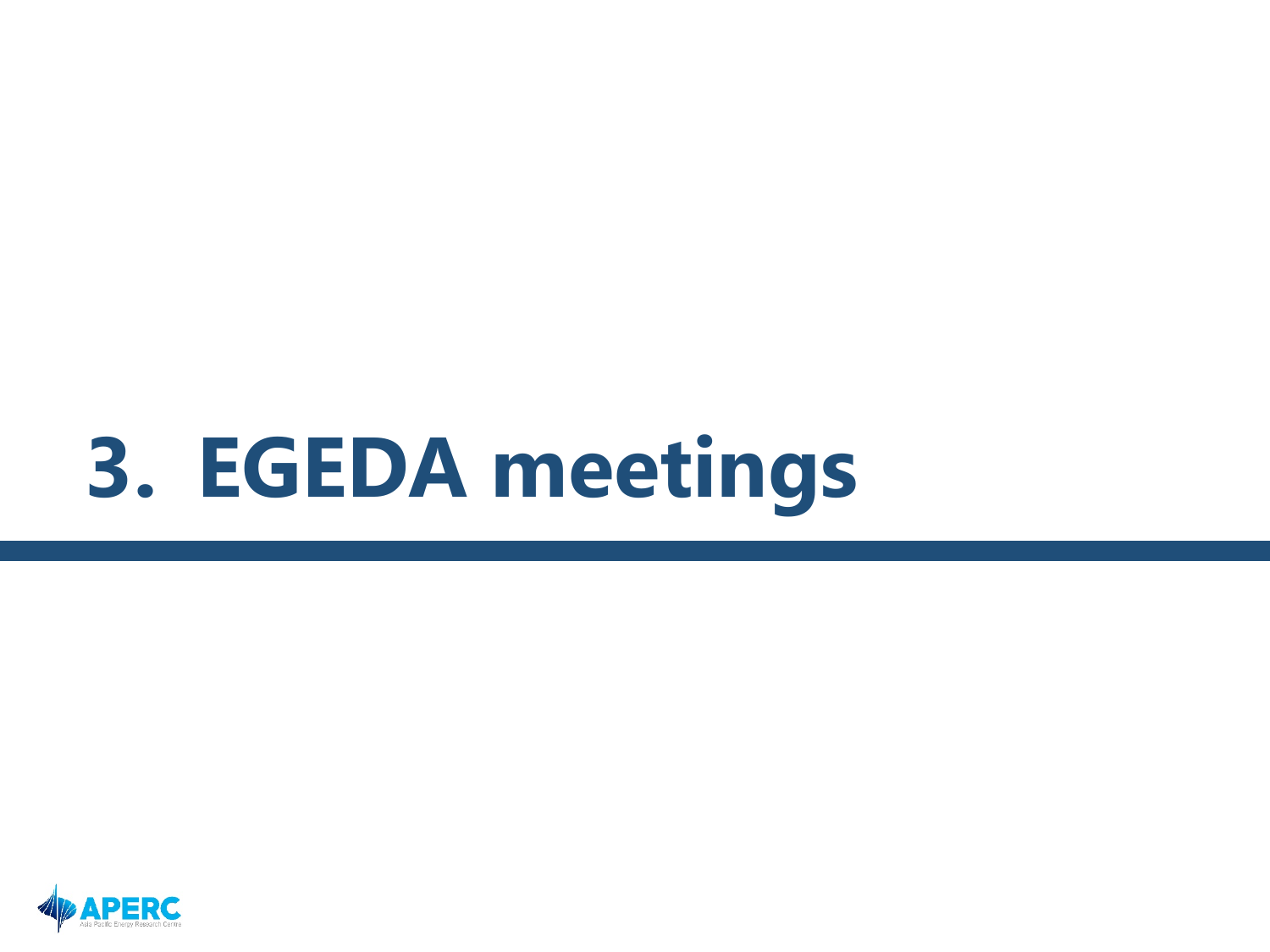### **31st EGEDA meeting (Joint with EGEEC54)**

#### Held on 19-20 November 2020

EGEEC and EGEDA agreed to further collaborate in the future on:

- **Organising joint meetings and workshops;**
- Data collection in district cooling/heating systems,
- End-use energy data;
- Exploring energy efficiency applications and energy data collection in green data centers

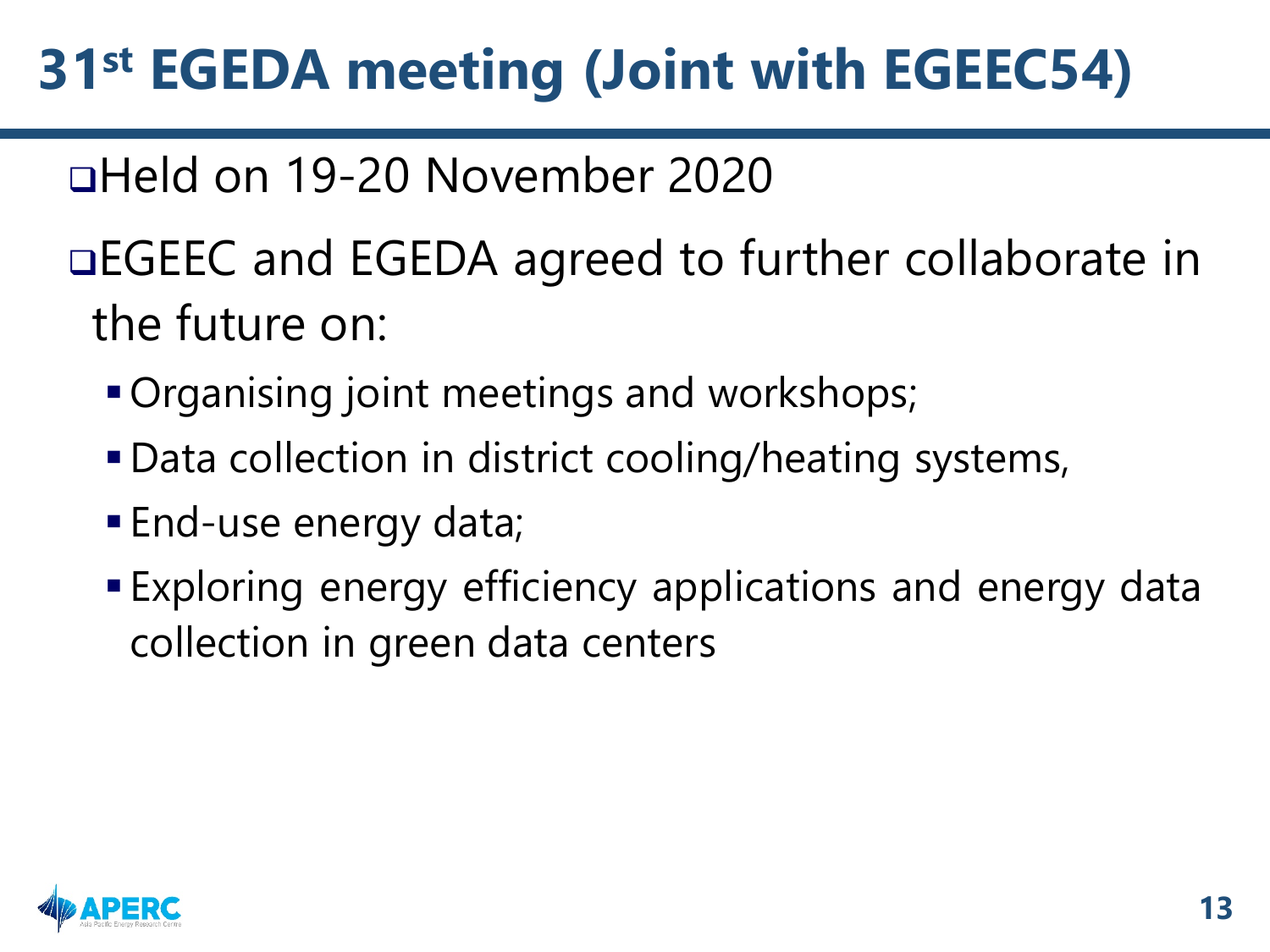### **32nd EGEDA meeting**

To be hosted by China (online, 19-20 October 2021)

Agenda

- Report on the 18<sup>th</sup> APEC workshop and directives from EWG
- Report on energy data collection and energy supply and demand trends by the secretariat
- Tracking the APEC energy goals
- Energy efficiency indicators template and training workshop on collection/estimation of end-use energy consumption data
- Election of EGEDA chair
- Other matters

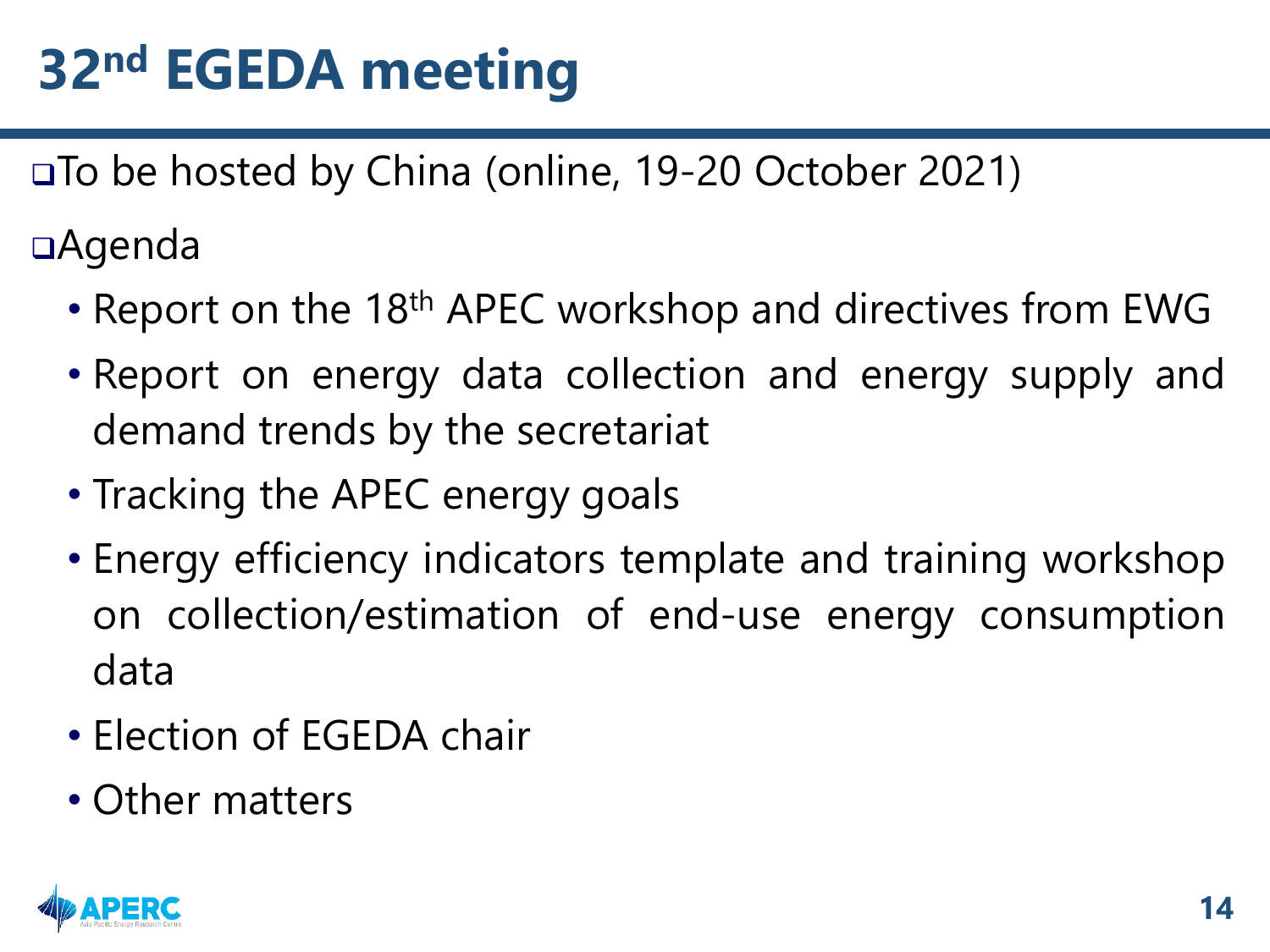# **4. Progress of APEC energy intensity goal**

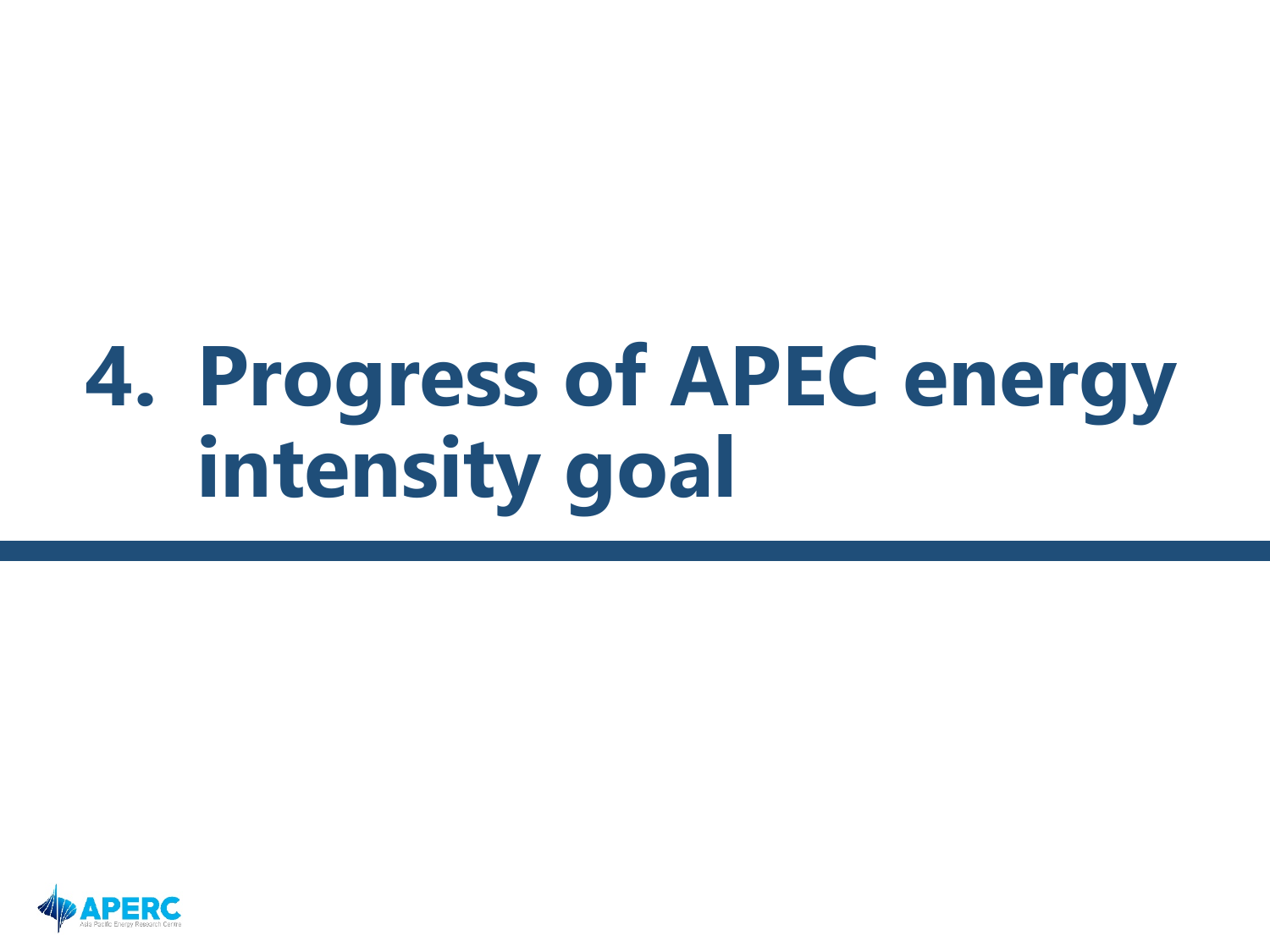#### **APEC energy intensity indicator milestones**



 $\Box$  Agreement was reached at EWG53 to analyse final energy consumption intensity (excluding non-energy), using APEC data.

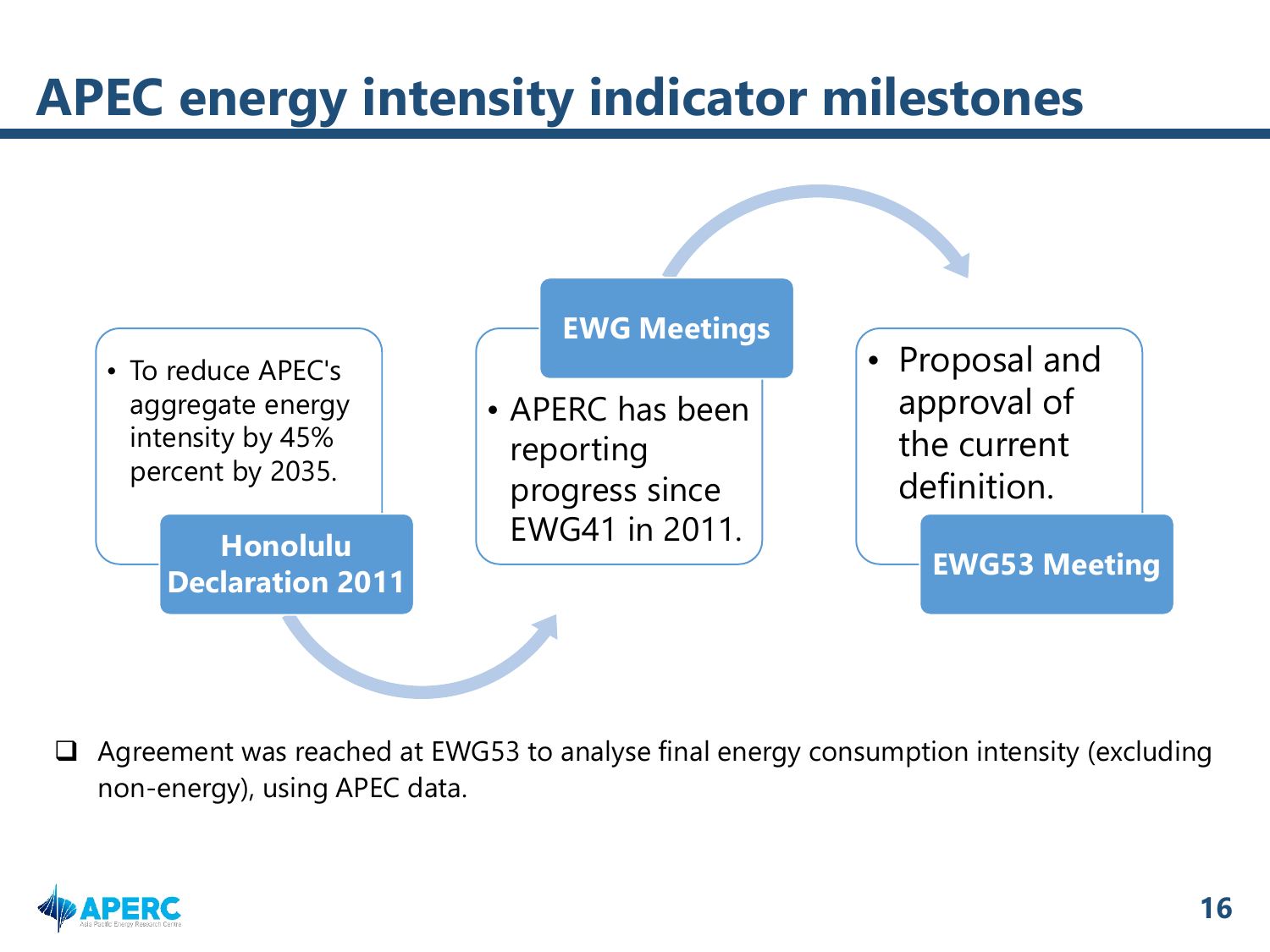### **Energy intensity continued to decline in 2018…**

#### Annual change in APEC final energy intensity, 2006-18

|                                                           | 2006 | 07   | 08   | 09       | 10   | 11 <sup>2</sup> | 12   | 13   | 14   | 15                                                                                              | 16   | 17        | <b>18</b> | <b>Trend</b><br>to<br>2035 |
|-----------------------------------------------------------|------|------|------|----------|------|-----------------|------|------|------|-------------------------------------------------------------------------------------------------|------|-----------|-----------|----------------------------|
| Change in<br>final energy<br>consumption                  | 2.4% | 2.9% | 0.7% | $-1.3\%$ | 5.5% | 4.3%            | 1.9% | 1.5% | 1.4% | $0.6\%$                                                                                         | 0.4% | 1.3% 3.7% |           |                            |
| Change in<br>GDP (PPP,<br>constant<br>2017 US<br>dollars) | 5.4% | 5.5% | 2.9% | $-0.2%$  | 5.7% | 4.2%            | 4.2% | 3.8% | 3.8% | 3.6%                                                                                            | 3.4% | 4.1% 4.1% |           |                            |
| Change in<br>final energy<br>intensity                    |      |      |      |          |      |                 |      |      |      | $-2.8\%$ $-2.5\%$ $-2.2\%$ $-1.1\%$ $-0.1\%$ 0.08% $-2.3\%$ $-2.3\%$ $-2.3\%$ $-2.9\%$ $-2.9\%$ |      | $-2.6\%$  |           | $-0.4\%$ -48.9%            |

Sources: APEC statistics, WB, DGBAS (CT) and APERC analysis.

 **Final energy intensity has been improving reasonably consistently year-on-year, with 0.4% reduction in 2018**

**Final energy intensity fell 21.8% between 2005 and 2018.**

**If the current trend continues, the APEC final energy intensity goal of 45% will be met in 2033;** 

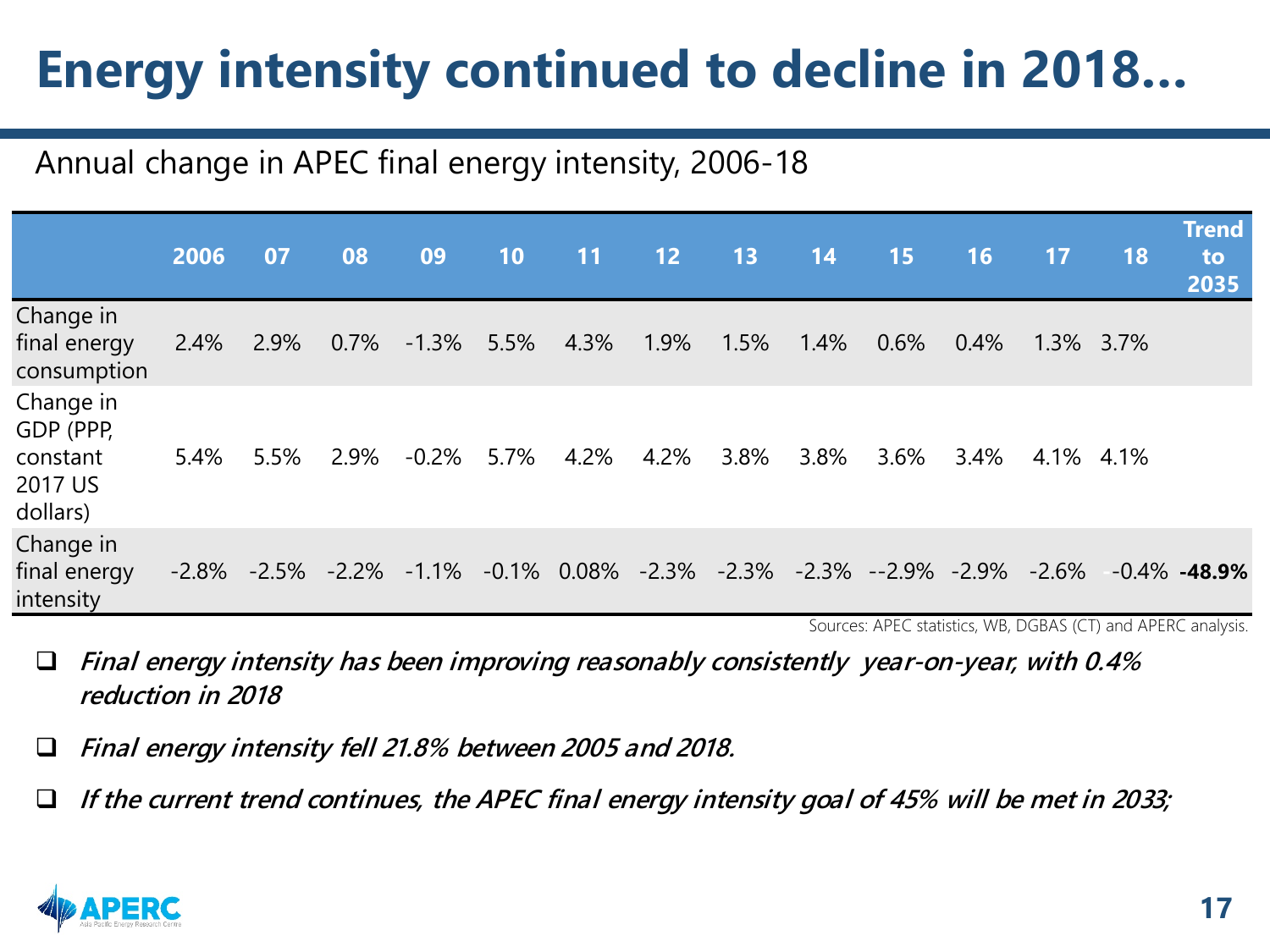# **Decomposition of the change in energy consumption**

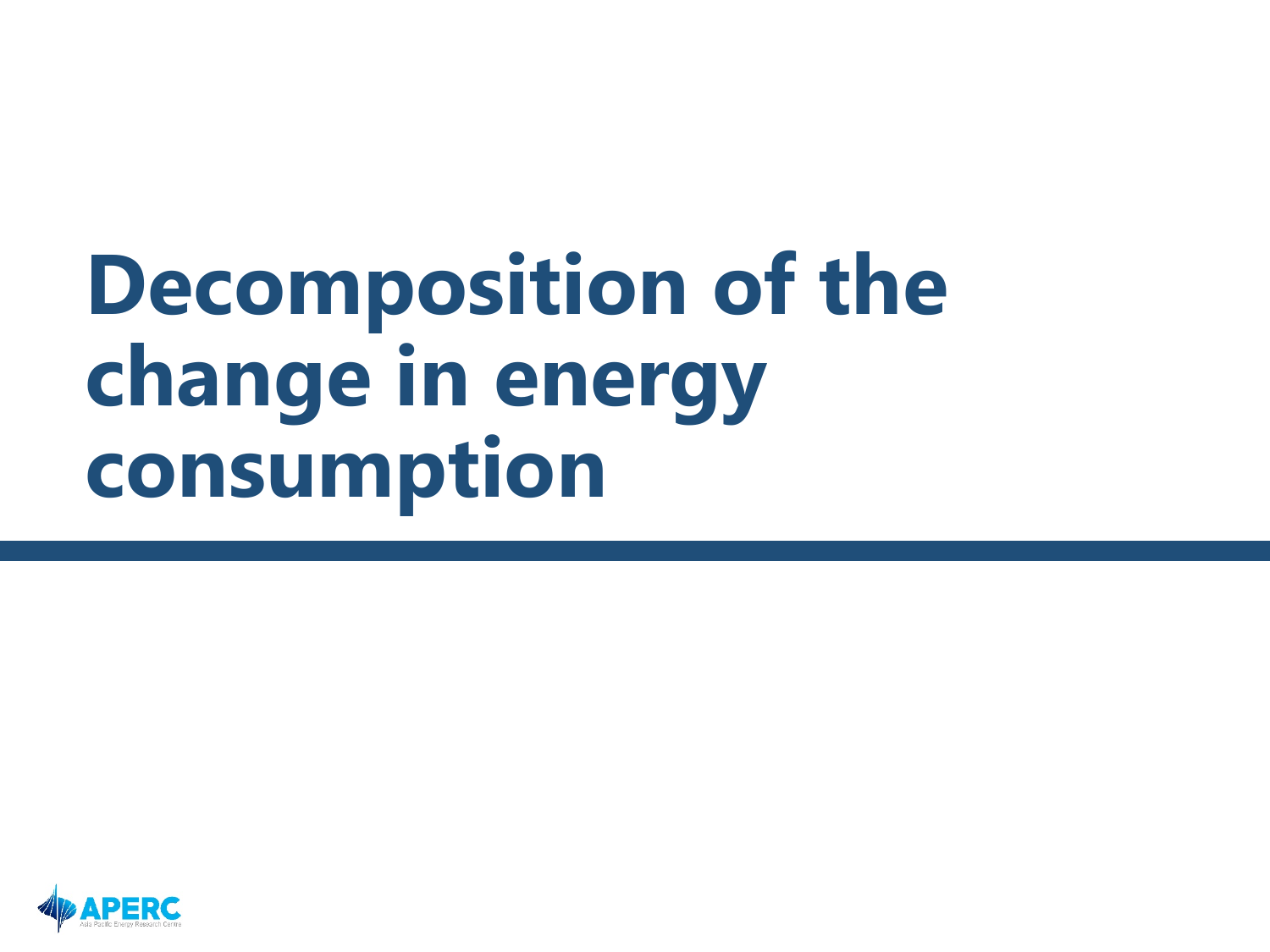#### **Analysis**

#### **Decomposition : Final energy consumption(PJ), 2005-18**



 **Energy efficiency or intensity effect played a significant role in offsetting the increases in final energy consumption brought about by the rapid growth (activity) of the APEC region**

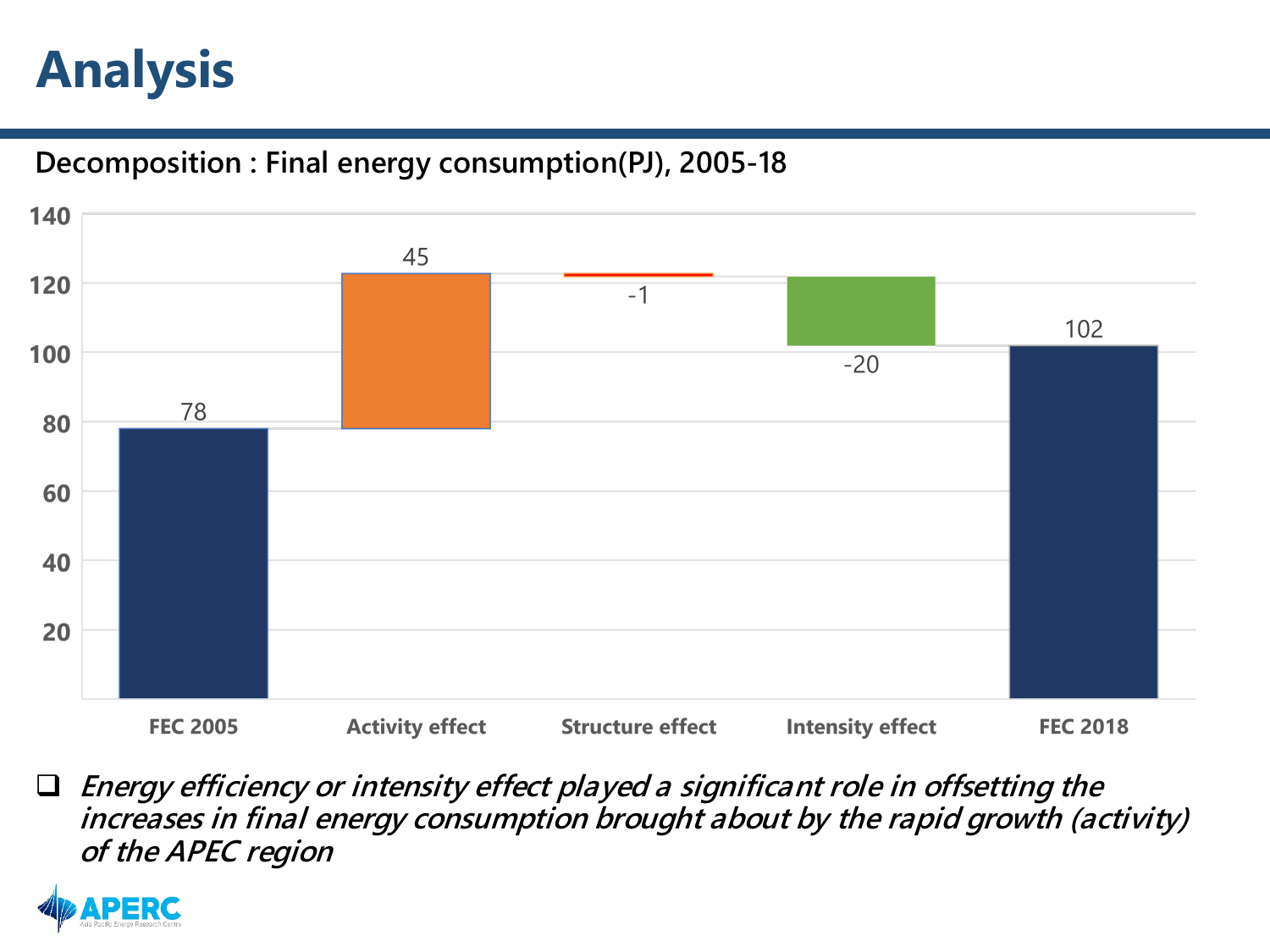#### **Better data = better analysis**

- Note that energy intensity is not the same as energy efficiency. Energy intensity is often used as a proxy to analyse energy efficiency improvements in an economy.
- To better understand true trends in energy consumption as well as trends in economic activity that influence energy consumption in APEC, decomposition method is recommended. It allows us to separate structural shifts or activity shifts, understanding.
- However, more useful analysis (i.e. analysis by sector) requires more detailed data or disaggregation of end use demand. Decomposition of aggregate intensity is already a challenge.
- For example: Transport (passenger-km travel and number of vehicles)--initially tried with three OECD APEC economies with detailed activity data--and residential (floor area and weather effect), these sectors will be challenging.

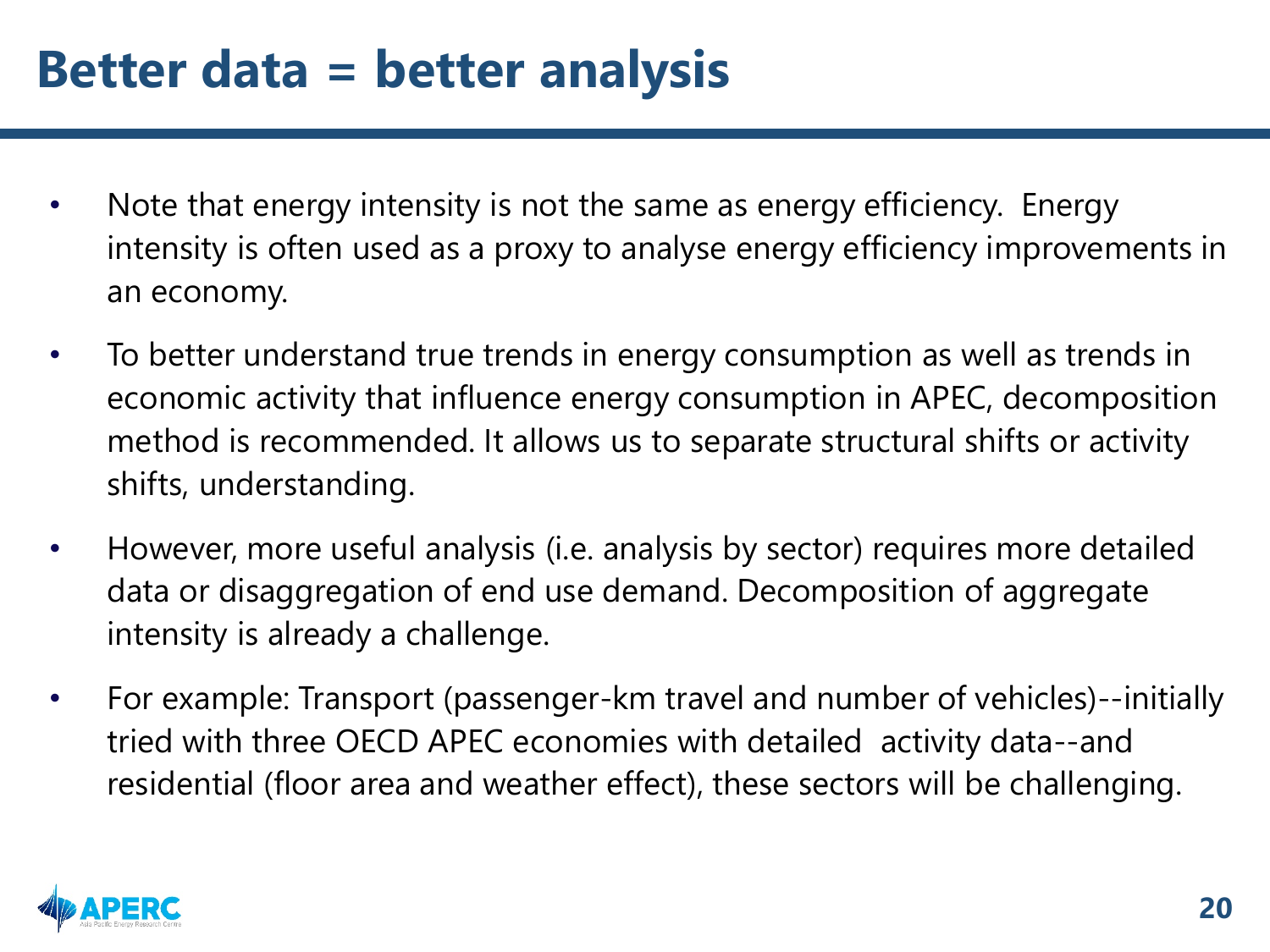# **5. Progress of APEC RE doubling goal**

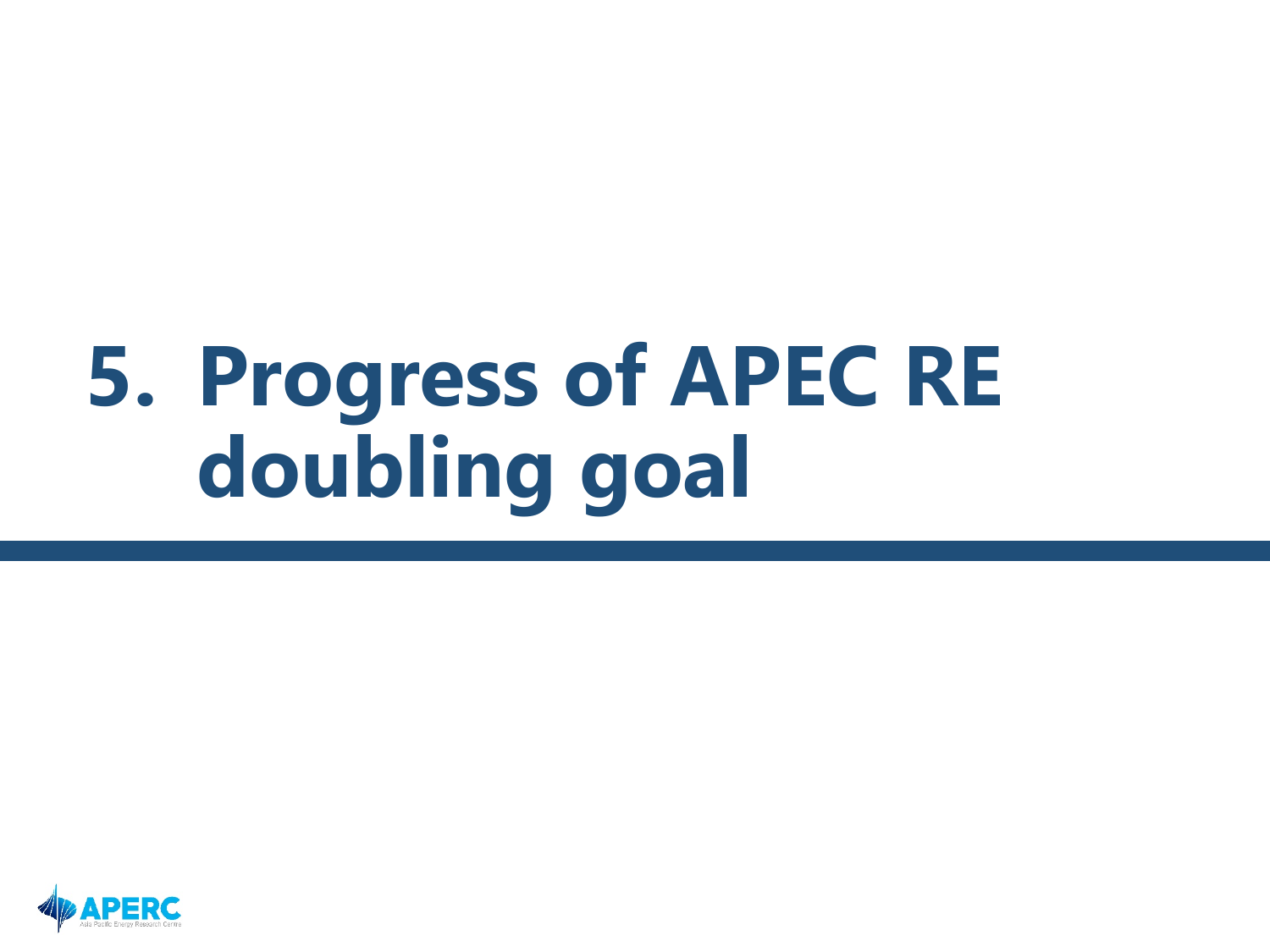#### **Renewable share doubling goal milestones**

- **1. EWG 47 (May 2014)** US proposed the APEC aspirational goal of doubling the share of renewable energy by 2030 and noted that it interacted with APEC's aspirational energy intensity goal.
- **2. EMM 11 (Sep 2014)** "Doubling the share of renewables in the APEC energy mix, including in power generation, from 2010 levels by 2030."
- **3. EWG 54 (Nov 2017)** EWG decided that traditional biomass will not be counted; IRENA's definition of renewable energy is recommended; APEC data should be used for monitoring progress; and the goal should be monitored on both the supply and demand side.

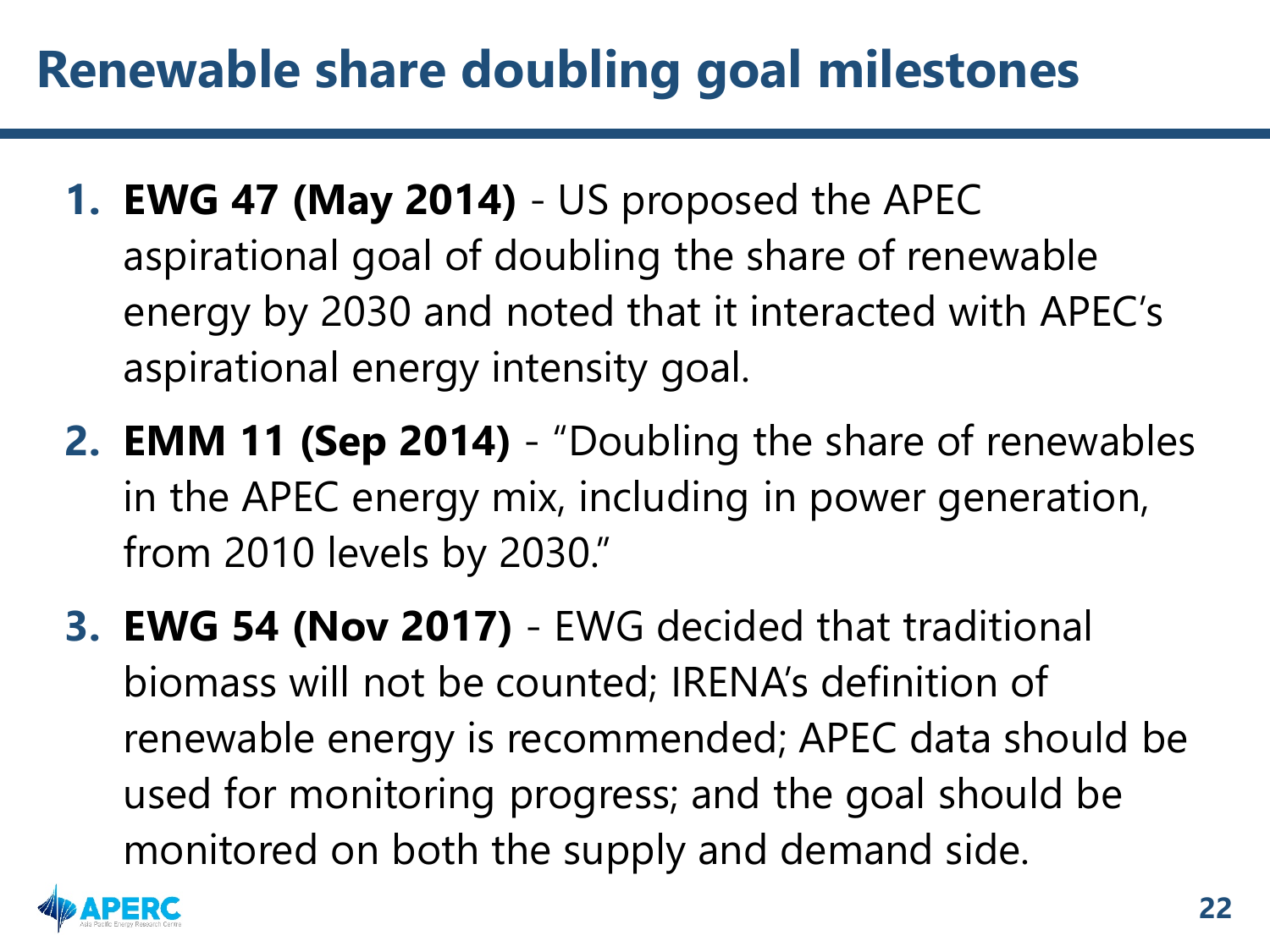#### **Renewable energy supply and consumption**

Primary energy supply, PJ Final energy consumption, PJ

|                            | 2010    |         | 2018 % change |                               | 2010    |         | 2018 % change |
|----------------------------|---------|---------|---------------|-------------------------------|---------|---------|---------------|
| <b>Non-renewables</b>      | 287,578 | 318,619 |               | 10.8% Non-renewables          | 164,441 | 186,329 | 13.3%         |
| Coal                       | 116,655 | 118,589 | 1.7%          | Coal                          | 30,630  | 28,095  | $-8.3%$       |
| Oil                        | 90,630  | 100,519 | 10.9%         | Oil                           | 65,017  | 72,873  | 12.1%         |
| Gas                        | 61,375  | 79,425  | 29.4%         | Gas                           | 26,187  | 34,791  | 32.9%         |
| Other non-renewables       | 18,917  | 20,086  | 6.2%          | Electricity                   | 34,553  | 40,784  | 18.0%         |
| <b>Traditional biomass</b> | 3,551   | 3,006   | $-15.4%$      | Heat                          | 7,839   | 9,483   | 21.0%         |
| Modern renewable energy    | 14,996  | 23,861  | 59.1%         | Other non-renewables          | 215     | 303     | 40.8%         |
| Modern biomass             | 4,491   | 5,919   | 31.8%         | <b>Traditional biomass</b>    | 3,551   | 3,006   | $-15.4%$      |
| Hydro                      | 6,396   | 8,896   |               | 39.1% Modern renewable energy | 10,744  | 17,905  | 66.7%         |
| Geothermal                 | 1,486   | 1,753   | 17.9%         | Electricity                   | 6,242   | 11,595  | 85.8%         |
| Solar                      | 152     | 1,490   | 877.0%        | Heat                          | 61      | 115     | 88.2%         |
| Wind                       | 586     | 2,612   | 346.0%        | Modern biomass                | 2,862   | 3,268   | 14.2%         |
| Other renewables           | 1,885   | 3,192   | 69.3%         | Other renewables              | 1,579   | 2,927   | 85.4%         |
| <b>Total</b>               | 306,125 | 345,486 | 12.9%   Total |                               | 178,736 | 207,240 | 15.9%         |
| <b>Modern RE share</b>     | 4.9%    | 6.9%    |               | 41.0%   Modern RE share       | 6.0%    | 8.6%    | 43.7%         |

*Note: Consumption of electricity and heat from renewables is calculated from the share of total electricity and heat production. Data of China for 2018 are estimated based on preliminary information. Source: APEC data.*

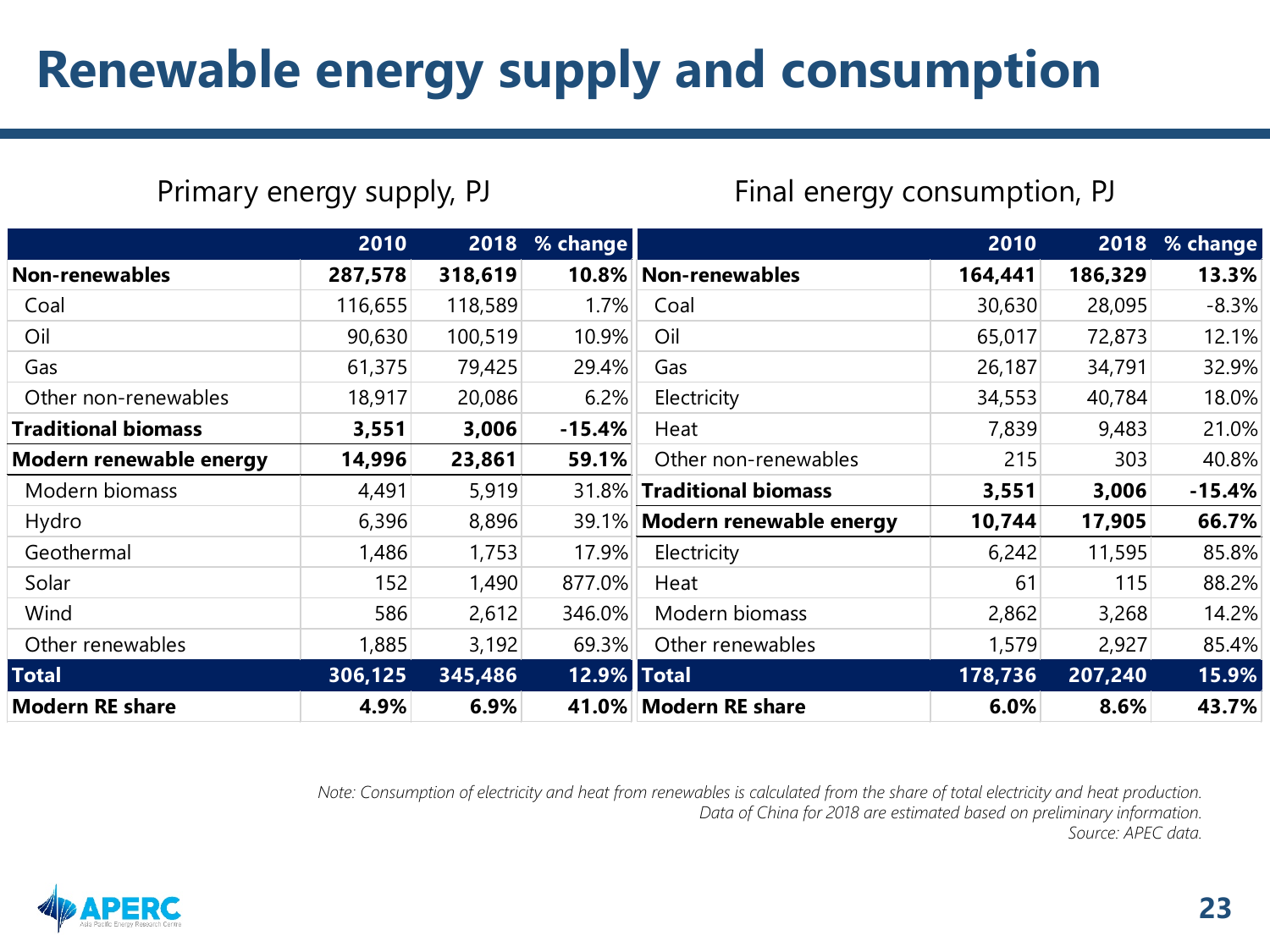#### **Coal and other energy lost shares to gas and renewables**

#### Percent change in fuels in primary energy supply market share, 2010-2018



Note: Renewable energy includes electricity and heat generated from renewable energy sources

Source: APEC data

**From 2010 to 2018, the renewable share increased 2.0 percentage points, 41% of the way to the goal.**

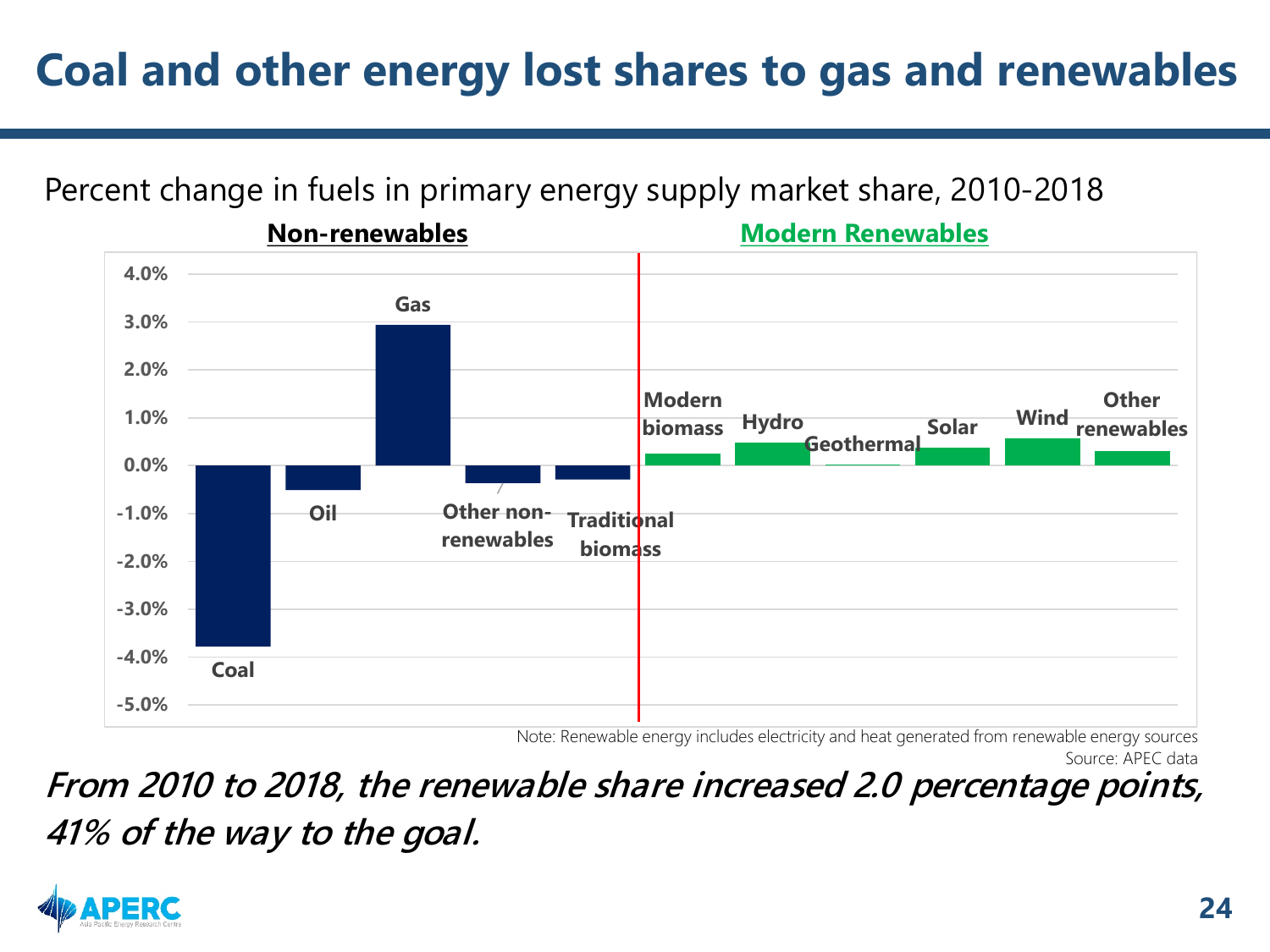#### **Coal and oil lost shares to electricity from renewables**

#### Percent change in fuels in final energy consumption market share, 2010-2018



Note: Renewable energy includes electricity and heat generated from renewable energy sources

Source: APEC data.

**From 2010 to 2018, the renewable share increased 2.6 percentage points, 44% of the way to the goal.**

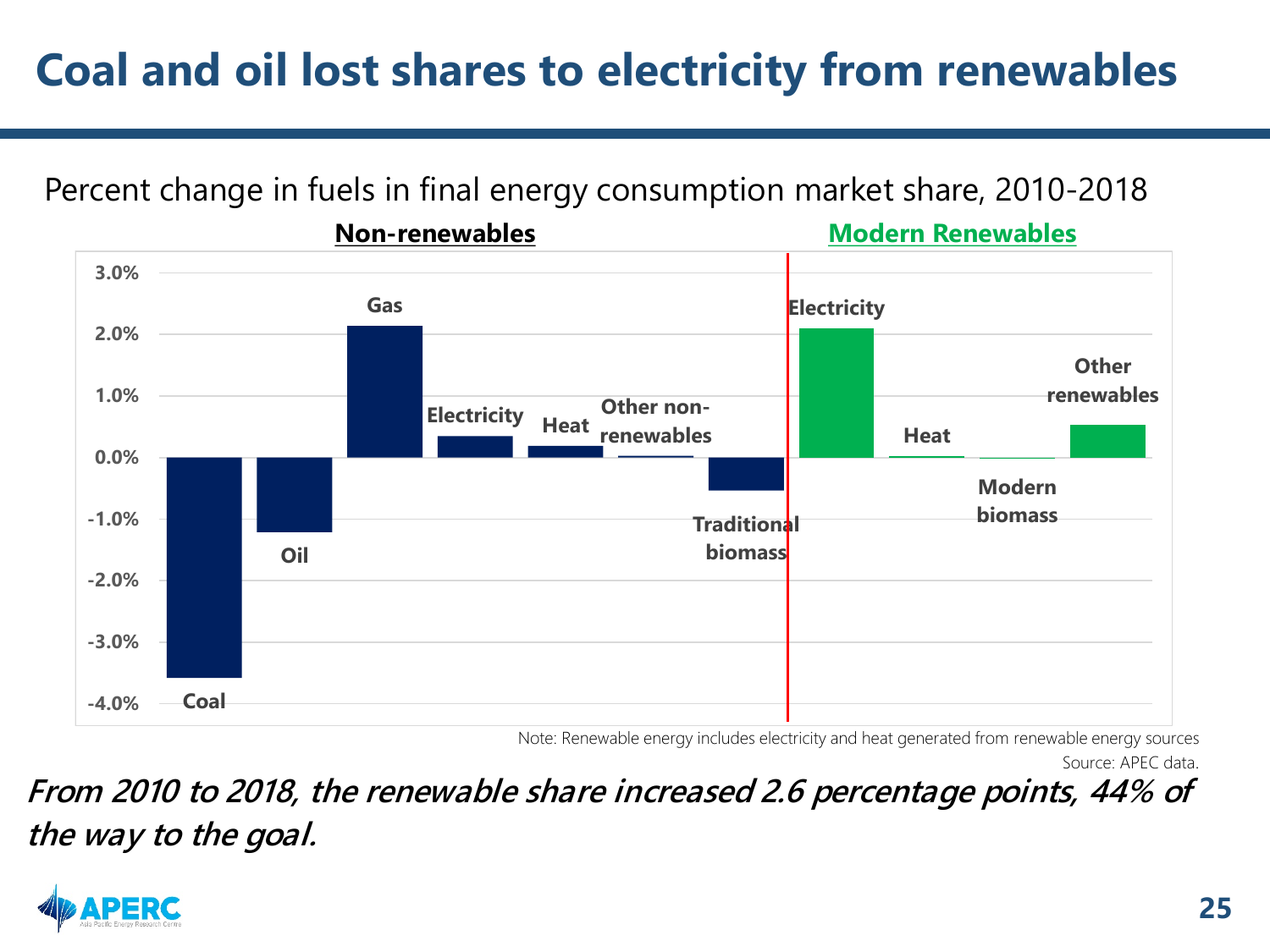#### **Renewable energy supply and consumption**

#### Electricity Generation, TWh

|                         | 2010   |        | 2018 % change |
|-------------------------|--------|--------|---------------|
| <b>Non-renewables</b>   | 11,362 | 13,289 | 17.0%         |
| Coal                    | 6,572  | 7,694  | 17.1%         |
| Oil                     | 331    | 210    | $-36.7%$      |
| Gas                     | 2,711  | 3,587  | 32.3%         |
| <b>Nuclear</b>          | 1,658  | 1,681  | 1.4%          |
| Other non-renewables    | 89     | 117    | 31.3%         |
| Modern renewable energy | 2,120  | 3,827  | 80.5%         |
| Modern biomass          | 73     | 163    | 124.4%        |
| Hydro                   | 1,780  | 2,474  | 39.0%         |
| Geothermal              | 53     | 60     | 13.5%         |
| Solar                   | 9      | 367    | 3972.5%       |
| Wind                    | 163    | 725    | 345.9%        |
| Other renewables        | 43     | 37     | $-13.0%$      |
| <b>Total</b>            | 13,482 | 17,115 | 27.0%         |
| <b>Modern RE share</b>  | 15.7%  | 22.4%  | 42.2%         |

**Even in electricity generation, for just 40% of the time to 2030, APEC has already increased renewable energy share by 42%**

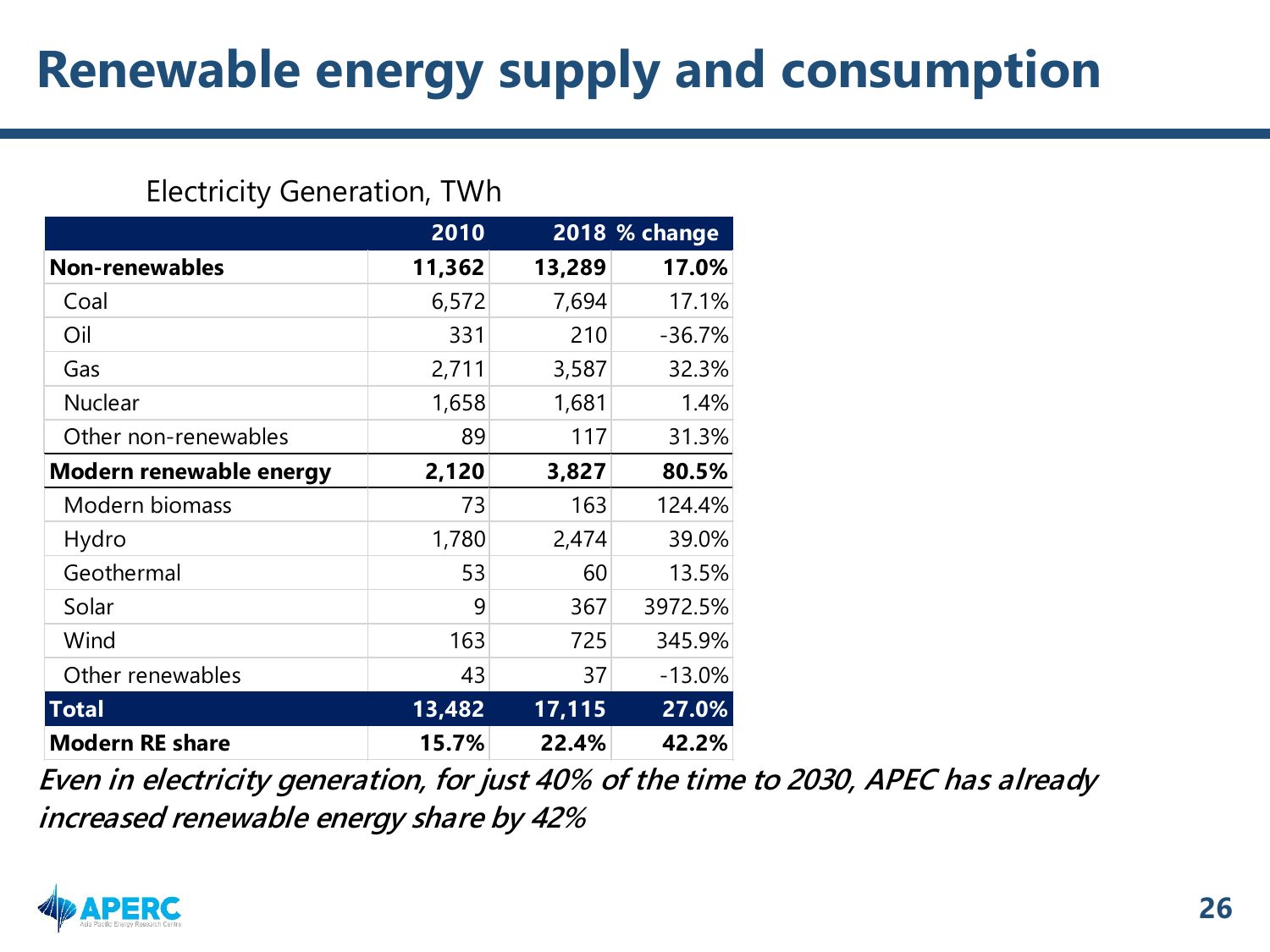#### **Supply outlook BAU extrapolation fails to meet the goal**

Renewable energy share in total primary energy supply, 2010-2030



Source: APEC data and APERC analysis.

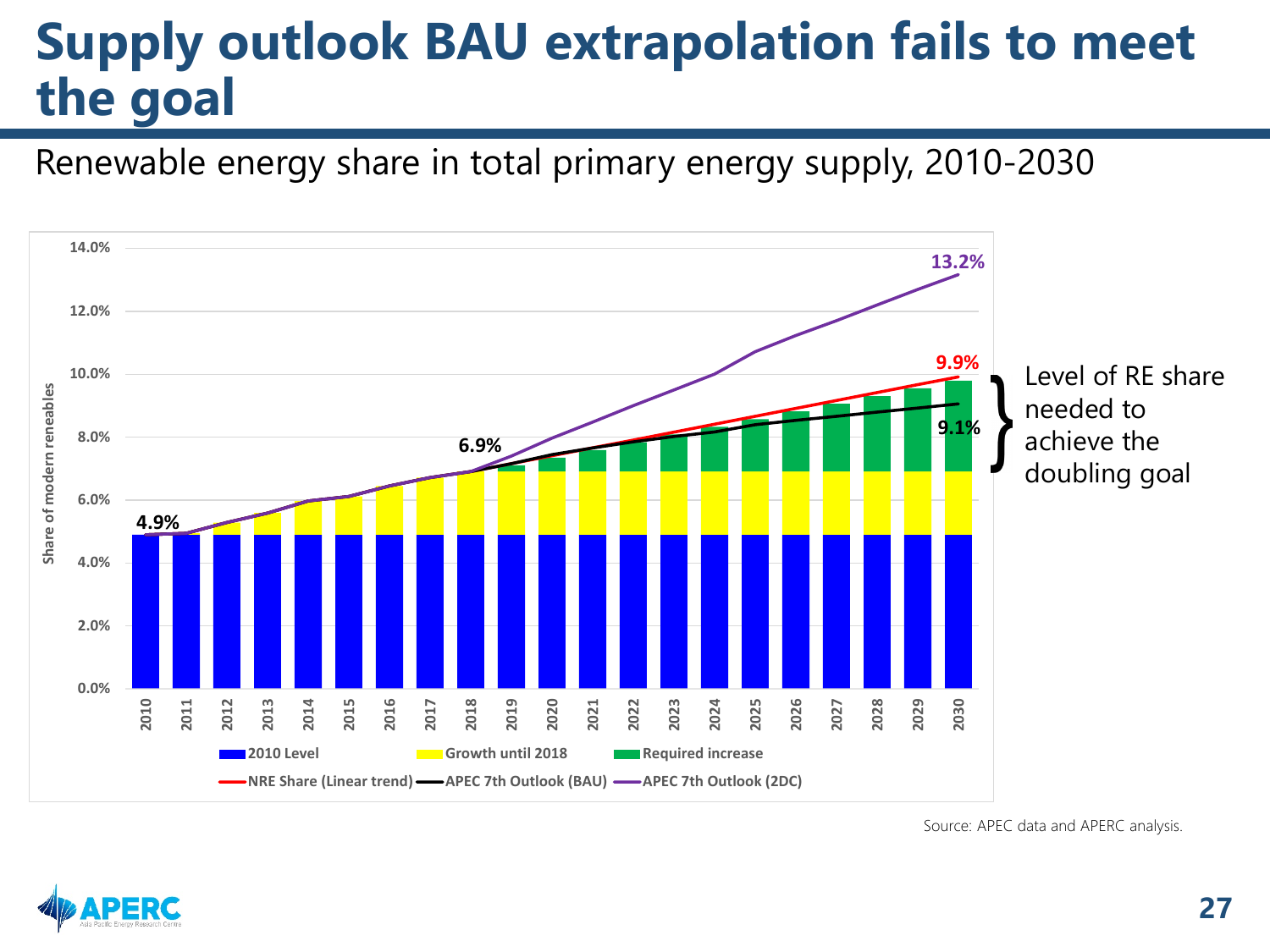#### **Demand outlook BAU extrapolation also fails to meet the goal**

Renewable energy share in total final energy demand, 2010-2030



Source: APEC data and APERC analysis.

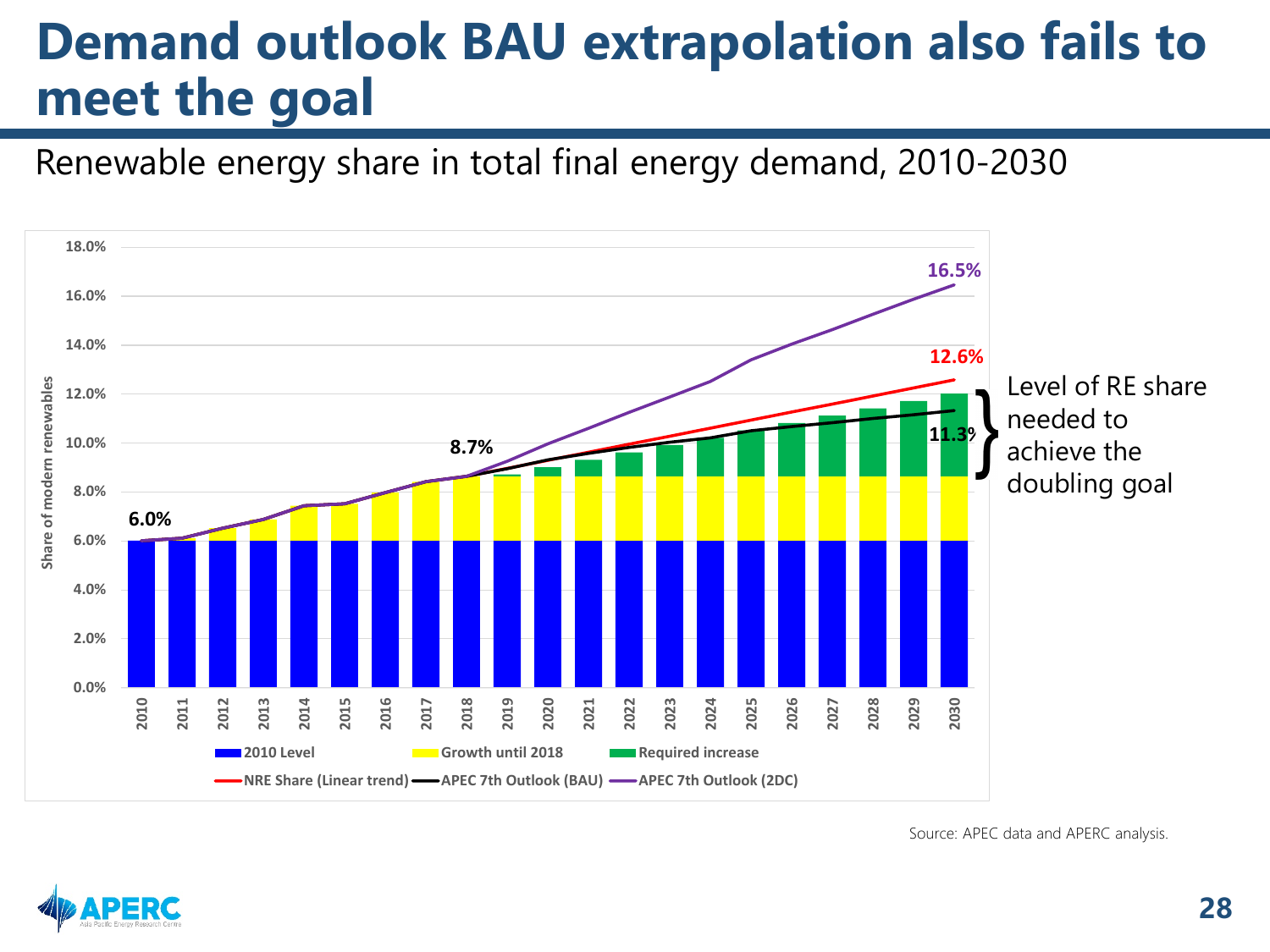### **Closing thoughts**

- □ From 2010 to 2018, real progress has been made toward achieving the renewable doubling goal
	- **Enabled by rapid decrease in costs and favorable government policies (FIT,** RPS, etc.)
- □ Further increases in the share of VREs will require back-up generation and/or substantial increases in electricity storage to ensure grid stability
	- **There are many options, although some are high cost with current** technologies
	- An APERC study shows that one option for storage is battery electric vehicles (BEVs)
- □ We expect the grid stability challenge to be addressed on an economy-by-economy basis and APERC will continue to monitor progress and identify lessons learned over the coming years.